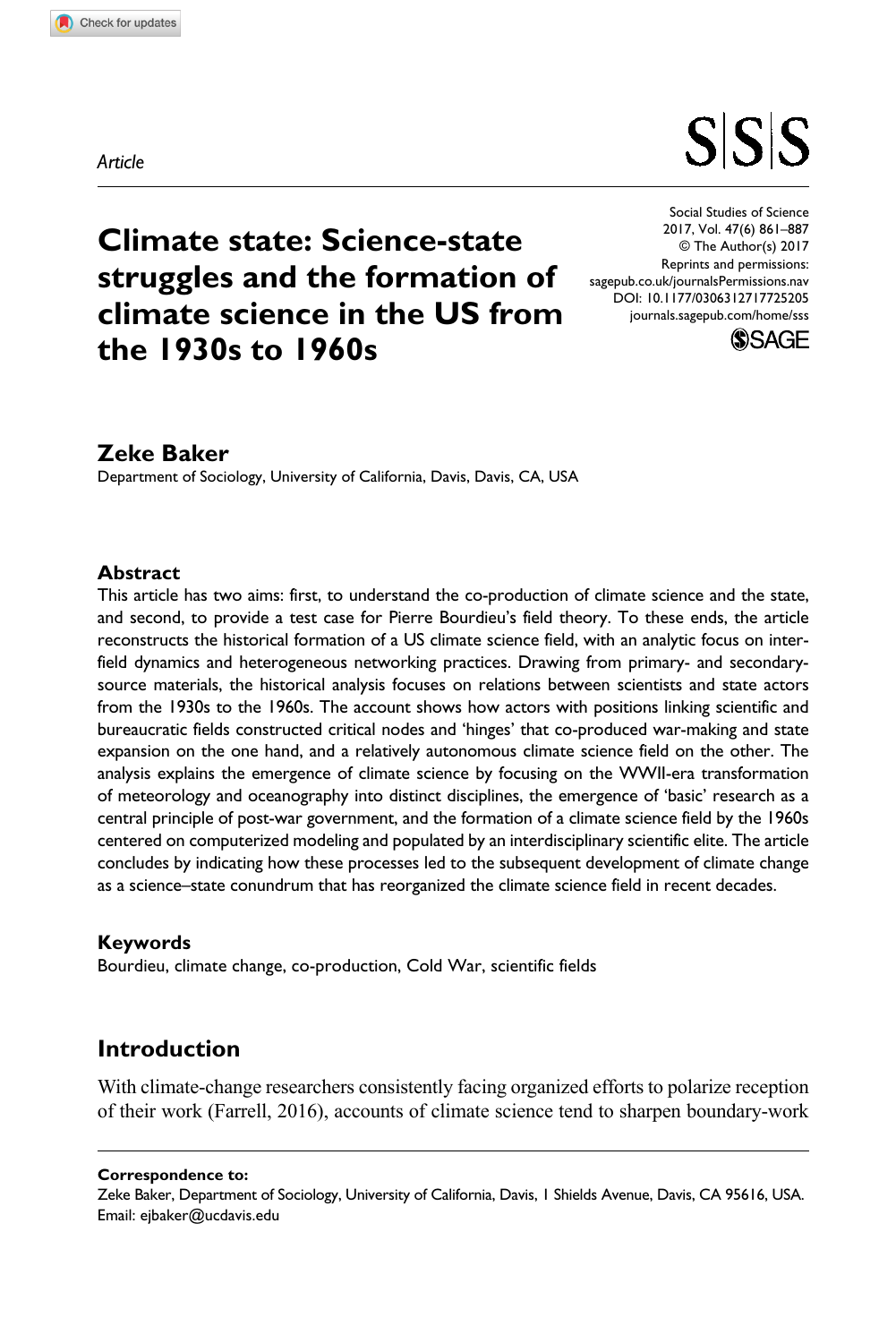among those involved, emphasizing tensions between scientists and policymakers as a matter of science versus politics and ideology. In a world where some crudely decry climate science as 'unsettled', climate and social scientists have responded in defense of truth, objectivity, and consensus, and historical accounts have followed suit by establishing that climate change research emerged as a cumulative development of facts, discoveries and technological innovation (Bolin, 2007; Le Treut et al., 2007; Weart, 2008). Yet by reifying distinctions between truth and politics, this narrative paints an inaccurate picture of the historical context in which climate science emerged, and it fails to adequately consider what Jasanoff (2004) calls 'co-production', in the case at hand, of political and climate science worlds.

This study both draws upon diverse work in STS that problematizes the construction of climate change knowledge (e.g., Demeritt, 2001; Edwards, 2010; Livingstone, 2012) and develops a different historical account. By critically engaging Bourdieu's approach to 'fields', I analyze climate knowledge as a formation that emerged through struggles that linked scientific fields and the state prior to the partisan and regulatory battles that have raged since the 1980s – the decade when many claim climate change began 'breaking into politics' (Weart, 2008: 138). The emergence of what we can call a *climate state*, organized around governmental apprehension of climate dynamics, preceded the 1980s. My analysis conceptualizes relations between state actors and scientists from the 1930s to the 1960s as *matched struggles*, where scientific and government actors have linked conflicts concerning how to integrate atmospheric and related research into war- and state-making. Tracing these struggles, the paper helps historically situate subsequent developments in the climate state. By conceptualizing climate state formation as a matter of matched struggles, the article develops conceptual resources for studying the emergence and co-production of scientific fields and the state in other historical and contemporary contexts.

Into the 1960s, atmospheric scientists were routinely involved in weather and climate 'modification', indicating how efforts to understand atmospheric dynamics were frequently shaped by goals to control them technically (Harper, 2017). Yet by having secured jurisdiction within the state and gaining a degree of autonomy, the post-1970 climate science field – increasingly organized around anthropogenic climate change – instigated a *state–science conundrum* among scientists and state actors. In other words, as I will argue, mid-twentieth century efforts to govern climate helped to produce a scientific field that in turn undermined the prior relationship between climate knowledge and state power.

## **Theoretical and analytic approach**

## *Bourdieu and scientific fields*

Field theory provides one way to trace social action among scientists and state actors over time. Bourdieu conceptualizes a field as a patterned space of social relationships and individual positions variously oriented to rules of practice, which become embodied in individuals' *habitus*. Social action within any field involves participants accumulating a field-specific form of capital, which functions through accumulation and exchange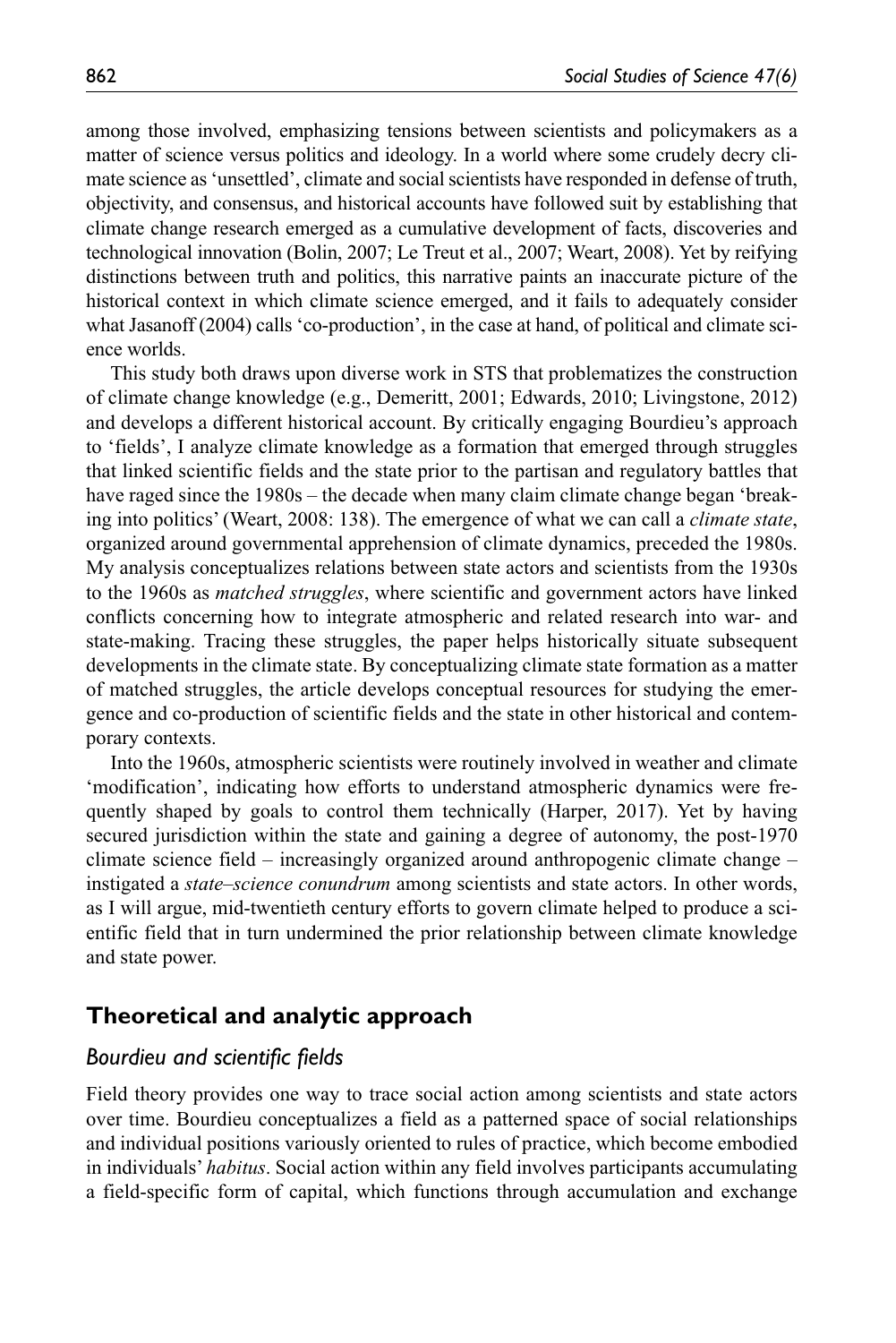with other forms of capital. Bourdieu conceptualizes a field as 'autonomous' insofar as field-specific interests form a hierarchical order that produces a clear set of positions and orientations. Necessarily, autonomy is always related to a broader space of multiple and often unsettled fields. Even autonomous fields therefore contain axes of struggles over field-specific versus other forms of capital. For example, Bourdieu (1996a) emphasizes that the field of artistic production emerged through the opposition of the cultural ('art for art's sake') and economic ('art for money'). Heteronomous, or peripherally-oriented, positions and action may therefore inspire conflict, or 'boundary-work' in Gieryn's (1983) terms, which aims to differentiate legitimate from illegitimate production.

By situating field autonomy within the context of inter-field dynamics, I trace the emergence of field-specific struggles within climate science in relation to other fields, especially the state (addressed below as a 'bureaucratic field'). As Albert and Kleinman (2011) and Camic (2011: 284–285) suggest, inter-field relations remain an under-developed focus of existing scholarship on scientific fields. Scholars in STS have recently begun drawing from Bourdieu's concepts to understand scientific controversies and credibility, specifically using his concept of 'scientific capital' to explain power struggles in and over particular research fields, sites, or laboratories (Hess, 2006, 2011; Hong, 2008; Panofsky, 2011; Ruget, 2002). Such studies, however, have mostly treated fields as relatively isolated spaces, rather than contingent on inter-field dynamics. It remains to be seen how such analyses might intersect with others showing science and the state to be co-produced.

Bourdieu's own work does not provide a sufficient account of relations between scientific and other fields. Bourdieu, (1975, 1991, 2004) broadly theorizes the scientific field as a social struggle over objectivity, emphasizing that this field, when autonomous, can transcend its field-specific 'game' to advance the 'progress of reason'. Work in STS mostly has either rejected his general view of scientific practice (Mialet, 2003) or else narrowly engaged the concept of scientific capital, often assuming, rather than tracing historically, the autonomization process (e.g. McGuire, 2016). Thus, a significant way to productively formulate field-theoretical accounts of science is to focus on inter-field dynamics as opposed to a monolithic scientific field or simply *intra*-field processes. Indeed, scholars studying expertise outside the natural sciences have recently begun such a movement by conceptualizing 'spaces between fields' occupied, for example, by knowledge brokers or expert interventions in formal politics (Eyal, 2013; Medvetz, 2012). Approaches emphasizing field structure and political interventions (Dezalay and Garth, 2002; Mudge and Vauchez, 2012) argue that inter-field dynamics structure actors' career trajectories and modes of expert intervention. By bringing inter-field relationality to the study of science, in particular, Panofsky (2011) argues, we 'might put to rest the assumption that field theory only applies to the kind of well-bounded, highly integrated, autonomous ideal-typical fields that science studies are skeptical even exist' (p. 313).

In light of these central issues of field autonomy and power in science, climate science – as interdisciplinary, politically intertwined, and transected by wider networking practices – provides a test case through which STS scholars may further evaluate the import of field theory to the study of science. Towards this end, my analysis develops concepts organized around a theory of matched struggles. Struggles, in this conceptualization, are either strategies for accumulating and valuating field-specific capital or are inter-field strategies that integrate networks of practices, objects and goals. Logically, struggles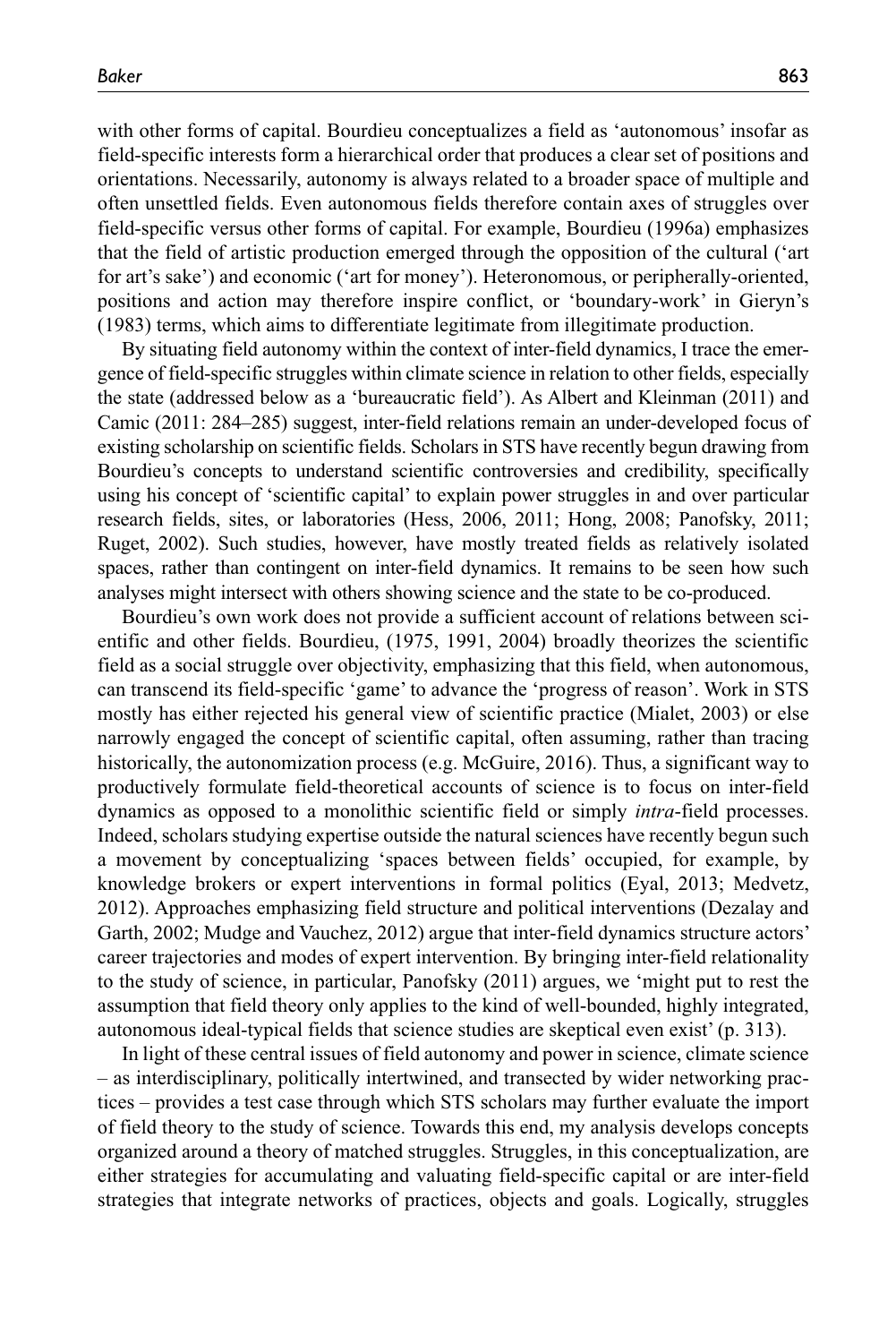may take place within specific fields, through inter-field dynamics or through heterogenous network-building strategies (Law, 1992) apart from delineated fields. Struggles are *matched* when actors with previously unrelated, undeveloped, or even contradictory concerns construct 'hinges' between fields or assemble critical nodes to link networks.

Abbott defines 'hinges' as issues that secure professional jurisdictions by providing distinct yet compatible rewards for involved actors. For example, he (Abbott, 2005) analyzes medical licensing as a 'hinge' (p. 255) between the medical profession and the state that emerged by providing 'payoff not only for either the doctors or their "irregular" competitors, but also for some political group against its political competitors'. Bourdieu (1996a) develops a similar term, 'homologies', to designate matching positions across different fields that benefit from alliance and exchange. In a different vein of research, by symmetrically integrating nonhuman action, actor-network theory (ANT) argues that power struggles proceed through the enrolment of objects and actions towards particular strategies. In this analysis, hybrid actors order diverse critical nodes among objects, people and practices. Field theory does not account for such processes, yet when actors order nodes in this way, it may help stabilize a distinct logic and set of orientations within a field. In my study here, *critical nodes* therefore denote strategic networking of humans and nonhumans, *homologies* relate to the positions of individuals, and *hinges* are those issues sustained through multiple and often contradictory meanings for those involved. A conceptualization of matched struggles integrates the concepts – hinge, homology, and critical node – as a basis for clarifying the import of field theory in a world transected by inter-field and network processes that confound Bourdieu's own account of 'the scientific field' as a social world-unto-itself. It also provides a way to reconstruct how the climate science field emerged as an autonomous source of power in virtue of the embeddedness of this field in broader networks of power, especially within the state.

#### *Climate knowledge and state/science co-production*

Historians of science have addressed the relationship between climate research and the state primarily by focusing on patronage and particular administrations, with a special emphasis on the Cold War (Doel and Harper, 2006; Dörries, 2011; Hart and Victor, 1993; Weart, 1997). Such scholarship emphasizes that Cold War military and technocratic priorities transformed American science (Leslie, 1993; Wang, 1999). In particular, military patronage affected directions in geosciences (Doel, 2003; Hacker, 2000).

Sociological and STS theories of state formation extend analysis of scientific fields beyond patronage sources, political administrations or single historical periods. Jasanoff (2004) and Shapin and Schaffer (1985) argue that science, state power and modern social order are intertwined over the *longue durée*. Mukerji (2009) and Rueschemeyer and Skocpol (1996) show that modern states developed alongside forms of knowledge that constituted state intervention in society. State power, as Scott (1998) and Carroll (2012) argue, forms a governable world only insofar as state actors assemble or make 'legible' complex geographies, environments, and social practices.

Field theory provides an entry point into analyzing legibility in state-making. Bourdieu (1994, 2014) argues that the state, as a 'bureaucratic field', has two features. First, it is an 'instrument of unification', formalizing a given social order though a monopoly of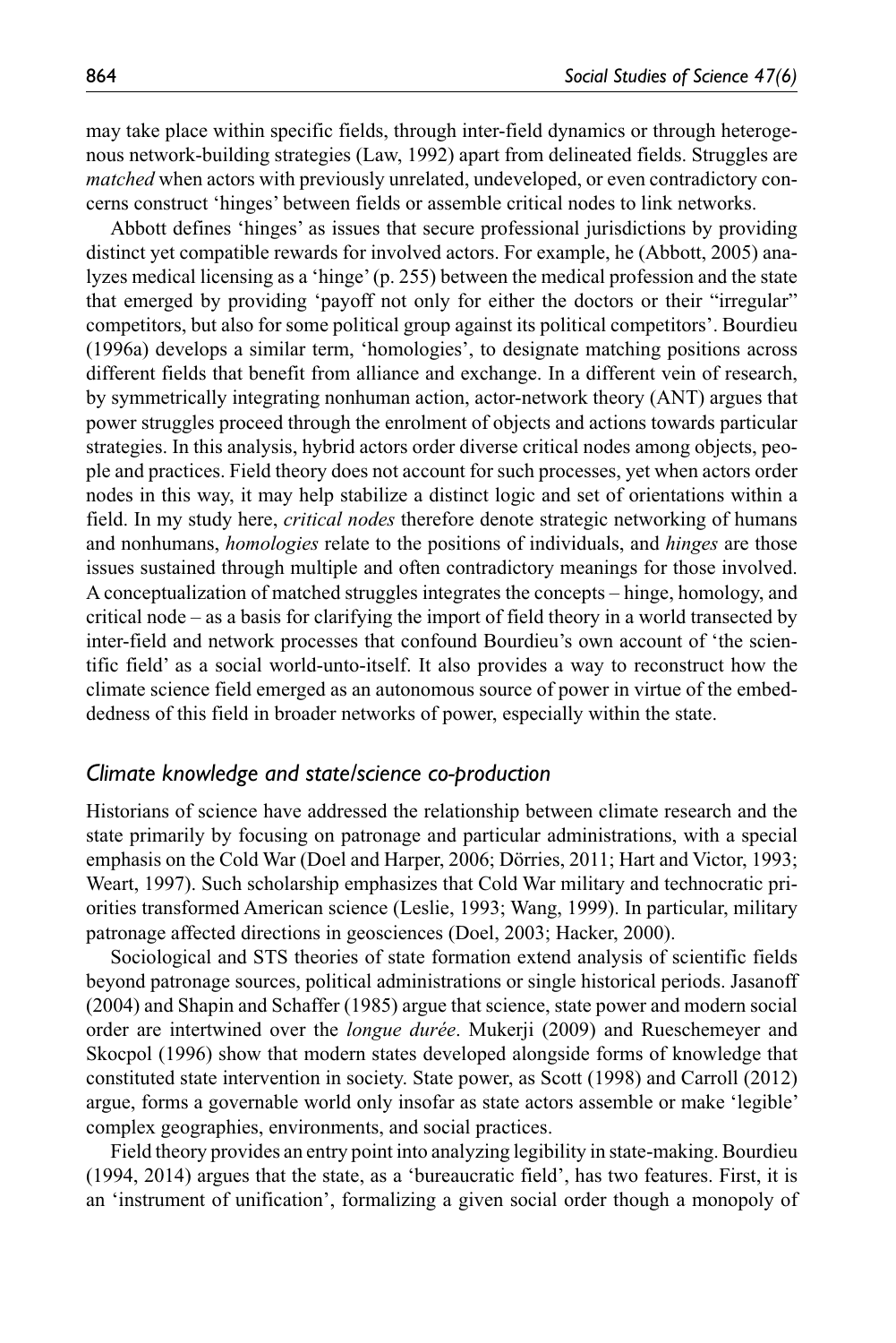coercive and symbolic power (Bourdieu, 2014: 226; Loveman, 2005). Second, and unlike Scott, Bourdieu views the state as organizing a 'division of labor of domination' both between formal government organizations and within society writ large (Bourdieu, 1996b: 165). As a field, the state involves struggles over 'bureaucratic capital', the capacity to claim to govern correctly. The accumulation and exchange of this capital valorizes a particular distribution of bureaucratic authority, backed explicitly by policy or law and, at least implicitly, by legitimated performance of national interest.

Although providing a way to investigate the distribution of power within states, Bourdieu's theory of the bureaucratic field, like that of the scientific field, inadequately considers science–state relations. Despite conceptualizing science as the 'arbitration of the real' (Bourdieu, 2004: 70) and the state as the 'monopolization of the universal' (Bourdieu, 2014: 99), Bourdieu's theory evaluates neither the relationship between the 'real' and the 'universal' nor the related struggles to monopolize them. Bourdieu also does not trace the significance of natural environments to securing state power and bureaucratic capital. The case of climate science shows, however, that the state  $-$  as a field of administrative action and as a territorialized social order – increasingly stabilizes through harnessing the epistemic authority and technical capacity of science to form governable environments. In other words, science is critical to extending administrative reach and symbolic power, especially power to designate the terms of security and progress amidst uncertain futures and public threats such as climate change. In these terms, the state clearly fails to monopolize power as a 'meta field', as Bourdieu (2014: 222) claims, for scientific practices have the capacity to stabilize or destabilize the value of bureaucratic capital. The field approach utilized here therefore views the state as a bureaucratic field that is co-produced with climate science. In other words, state-making in part proceeds through the matched struggles with scientists and their networks that in turn make the state a terrain of their struggles.

## *Data and historical periodization*

In order to reconstruct the matched struggles that characterize the formation of the climate science field, I draw on diverse data, including biographical material (memoirs, speeches, letters, and papers), scientific papers and professional proceedings, government reports and Congressional hearings, and existing histories of climate-related sciences. I employ scientific texts to reconstruct a historical understanding of developments in meteorological analysis, atmospheric modeling and associated technologies. Government and organizational reports, alongside secondary historical texts, provide insights into the institutional structure of climate research and the primary logics through which it expanded. Biographical material yields an understanding of how actors' strategies, discourses and practices overlapped along individual career trajectories. To be clear, using biographical narratives to anchor the account assumes not that historical change is a matter of individual ingenuity but rather that fields may be traced through biographical analysis. Table 1 presents my periodization of science–state relations discussed in greater detail in the analysis. The table offers both a convenient reference point and a tabular summary of how the emergence of climate science can be explained in reference to the co-production of scientific fields and the state.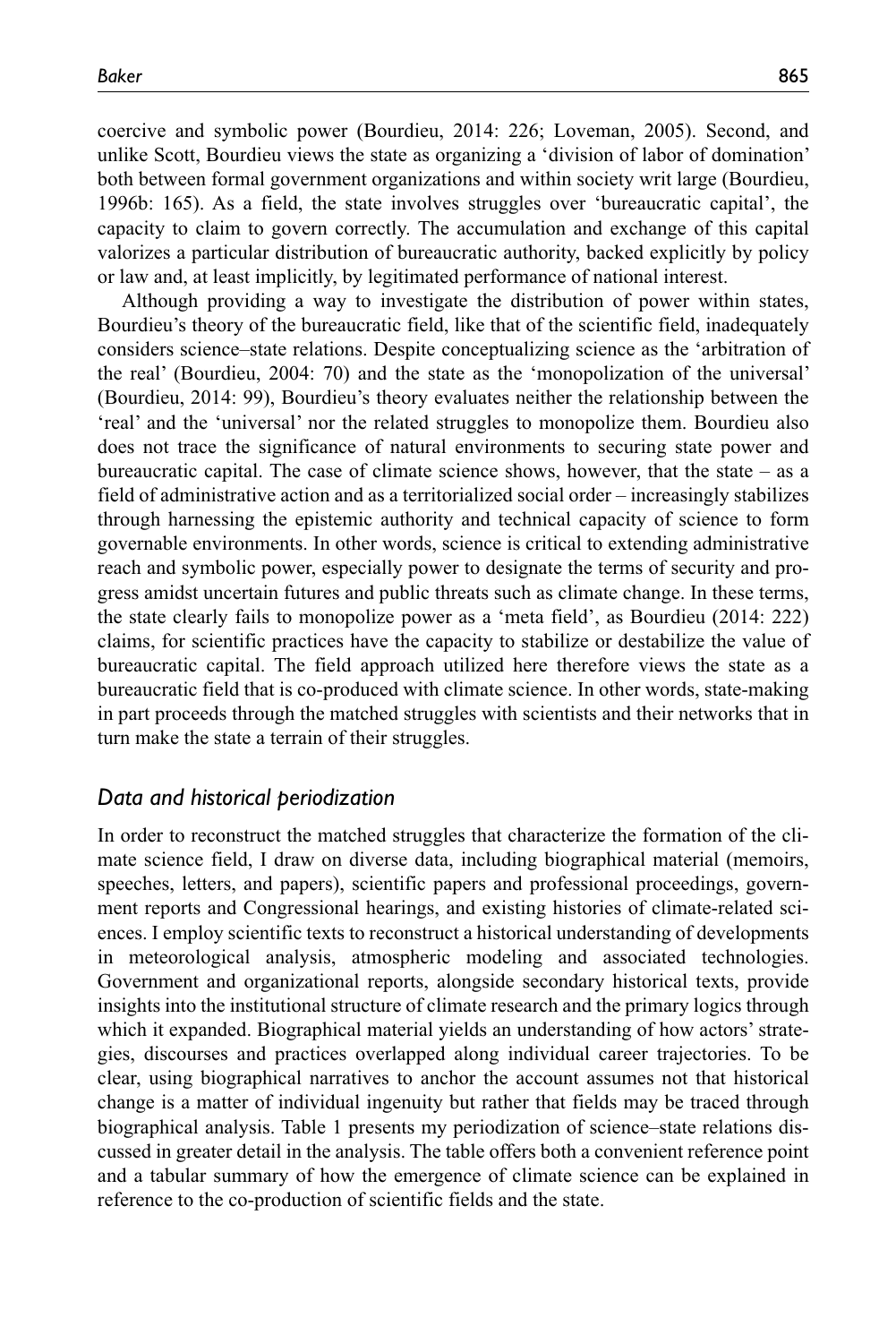| Time period     |    | Stage of science-<br>state relation                              | Key features                                                                                                                                         | Major outcomes                                                                                                                       |
|-----------------|----|------------------------------------------------------------------|------------------------------------------------------------------------------------------------------------------------------------------------------|--------------------------------------------------------------------------------------------------------------------------------------|
| c. 1890-1930    | L. | Meteorology<br>as 'weather<br>services'                          | US Weather Bureau,<br>private weather services<br>Descriptive climatology,<br>synoptic forecasting                                                   | Climate research weakly<br>organized                                                                                                 |
| $1930s - 1940s$ |    | 2. The academic<br>turn and World<br>War II                      | Bergen-school<br>meteorology imported<br>First meteorology<br>departments in US<br>universities<br>Military meteorology                              | Disciplinary boundaries<br>in meteorology and<br>oceanography<br>War-time 'science<br>policy' widely engages<br>geophysical research |
| $1950s - 1960s$ |    | 3. National<br>security and<br>climate science<br>autonomization | Numerical Weather<br>Prediction<br>International Geophysical<br>Year<br>Weather modification<br>Institutionalization of<br>climate dynamics research | 'Basic science'<br>component of state-<br>making<br>First wave of climate<br>scientists<br>Boundary-making in<br>climate science     |
| 1970s-present   | 4. | Climate science<br>and power over<br>the state?                  | <b>General Circulation</b><br>Modeling<br>Global warming                                                                                             | Science-state conundrum<br>Fragmentation of climate<br>expertise<br>Securitization of climate<br>futures                             |

**Table 1.** Periodization of climate science–state relations.

# **Disciplining the atmosphere? American meteorology and state-making**

The origins of climate science can be traced to state–science dynamics that first emerge in the changing meteorological profession, roughly from 1930 to 1950. Prior to the 1930s, questions about climate dynamics, including anthropogenic global warming, had been raised by a dispersed array of individuals with no organizational center. As Koelsch (1996) summarizes, studies of climate in the nineteenth century 'were stillborn' (p. 529). Only with hindsight have scientists and historians argued that these early scientists' work initiated a shared trajectory (Bolin, 2007; Weart, 2008). 'Climatology' and 'climate science' are today often discussed interchangeably (Barry, 2015; Nuccitelli, 2015), yet through the mid-twentieth century climatology remained rooted in descriptive statistical methods that generally treated climate as a normalized, relatively static characteristic of a given area. The topic of climate was basically a subspecialty among geographers and a subordinated concern among meteorologists (Bryson, 1997; Landsberg, 1941; Leighly, 1954). Drawing boundaries between 'climate science' and 'climatology', for example, meteorologist Peter Lamb (2002) recollected that the new 'climate science', largely advanced by meteorologists, was nothing short of a 'scientific revolution' (p. 4). By expanding the ways in which researchers constructed climate, the 'revolutionaries',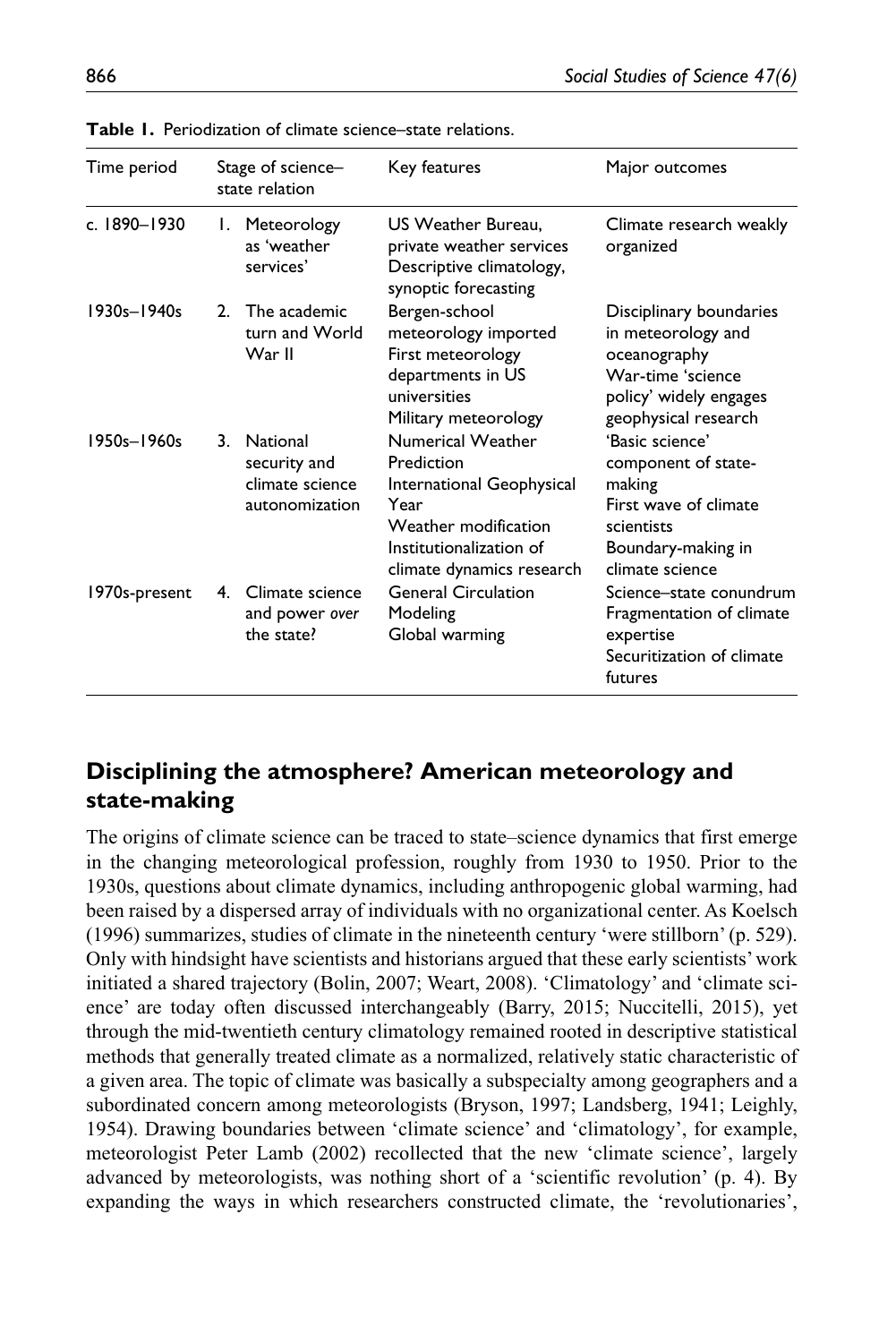Lamb concluded, 'rescued the moribund "climatology" of the first two-thirds of the twentieth century'. It is such developments in the scientific status of climate dynamics and the professional location of its 'revolutionary' spokespersons that makes for the boundary-making I now trace, initially through meteorology.

## *Carl-Gustav Rossby: Overturning American meteorology*

Atmospheric scientists (Bolin, 1959, 1999; Phillips, 1998) and historians (Cox, 2002: 179; Harper, 2008) identify the Swedish scientist Carl-Gustav Rossby (1898–1957) as a founder of modern American meteorology, carrying Scandinavian-based developments in meteorology, often ascribed to Vilhelm Bjerknes, to the US (Friedman, 1989). We can explore Rossby's career trajectory to see how a new form of atmospheric research emerged because he was able to successfully match struggles within meteorology to those of state actors, especially around the time of WWII.

After completing a Norwegian college education in 1918, Rossby travelled to Bergen, where he studied under Bjerknes at the Geophysical Institute. There, researchers developed theories of atmospheric patterns, especially 'polar fronts', using the novel method of air-mass analysis, rooted in Bjerknes's 'primitive equations' of atmospheric motion (Friedman, 1989). Particularly in Norway, meteorology was a prestigious scientific vocation based in state-supported weather services and university-based research programs (Friedman, 1989; Phillips, 1998). As meteorologist Horace Byers (1960) remarked, 'new characteristics of the atmosphere were revealed nearly every day'.

Across the Atlantic, US meteorology lacked such academic or disciplinary loci (see 'Stage 1' in Table 1). Climate research remained strongly tied to regional agricultural interests. Few options for careers, training, or credentialing in atmospheric research existed outside of the Weather Bureau or private weather services. In these circumstances, Rossby arrived from Norway in 1926 with a fellowship to work at the Bureau. In 1927, a conflict between Rossby and Bureau personnel prompted him to leave for MIT, where he organized the first US meteorology department, in 1928. Rossby had allegedly frustrated Bureau superiors by providing aviator Charles Lindberg with an unauthorized weather forecast using air-mass analysis. This Bergen method conflicted with Bureau practices, derided by meteorologists a decade later as amounting to a 'guessing science' (Koelsch, 1996; Rossby, 1934).1

By attempting to affirm the legitimacy both of the imported Bergen meteorologists' methods and of his own training, Rossby adopted, in Bourdieu's (1975) terms, a 'subversion strategy' (p. 31) within meteorology. At the time, other practicing meteorologists were content with 'conservation strategies' that valorized atmospheric knowledge established through conventionalized means. Their typical accounts of weather patterns consisted of mapping observations and drawing statistical probabilities based on forecasters' interpretation of past and current maps. They often lacked college degrees, and they gained forecasting skills primarily through apprenticeship (Harper, 2008). US academic scientists at the time, compared with those in Bergen, had less contact with forecasters or climatologists, a situation that Jerome Namias, recalling his position as a 'salesman for the Bergen School', interpreted as 'scientific backwardness' only to be overcome by geophysics-trained 'upstarts' located in a 'hotbed of resistance' (Namias,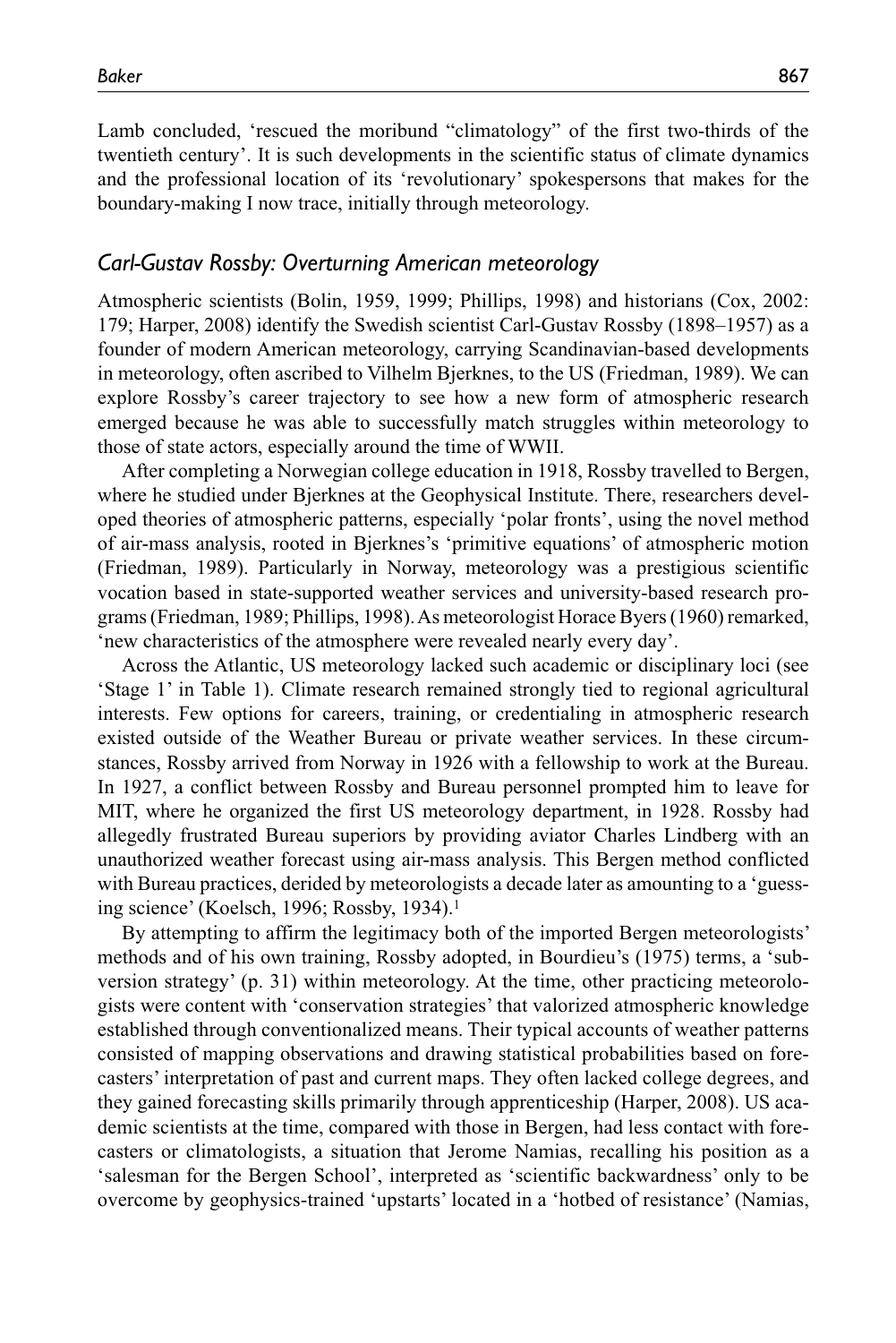1983: 746, 734, 741). Under these circumstances, to secure a fragile monopoly in meteorology, senior Bureau meteorologists shunned oppositional loci of professional meteorological practice.

By the beginning of WWII, Bureau meteorologists remained insular in organization and ambiguous in epistemic authority concerning atmospheric dynamics, thus proving weak relative to the Bergen-school meteorologists, who had already gained access to university departments and administrators better positioned to train military meteorologists. Bureau-based meteorological practice failed to provide officials with convincing promises of better forecasts. But for military officials building an aggressive aerial military strategy in uncharted areas of the globe, progress in meteorology was an urgent, high-stakes issue.

#### *Mobilizing meteorology*

During the 1930s and 1940s (see Stage 2 of Table 1), meteorologists and state officials followed one another into the messiness of war, transforming the relationship between meteorology and the bureaucratic field. As Mitchell (1998) argues in the case of economics and Latour (1988) for microbiology, scientists often gain power by enrolling diversely interested actors and attaching them to scientists' professed ability to solve *their* problems. In the case of military meteorology, hybrid actors such as Rossby adeptly solved military problems while also institutionalizing their visions for meteorology as a geophysical discipline.

As a first issue for military meteorology, worldwide aviation in WWII required new forms of meteorological knowledge, including high-altitude climatology and detailed predictions of precipitation, winds, cloud cover, and other phenomena (Bates and Fuller, 1986). The geopolitical and military struggle to wage air-based missions in new battle scenarios matched meteorologists' goals of studying atmospheric circulation dynamics, especially in the upper atmosphere and in 'new' areas of the globe, including what Byers (1960) labeled 'the neglected tropics' (p. 267). In addition, mobilizing meteorology simply called for an enormous increase in practicing meteorologists.

The issue of how to establish meteorological training therefore became a 'hinge' between war planners and those seeking to transform meteorology into an academic geophysical discipline. During WWII, between 7,000 and 10,000 Americans were trained as meteorologists and another 20,000 as observers and technicians (Koelsch, 1996). Harper (2008) calculates a 1500% growth in meteorologists from 1941 to 1945. UCLA, the University of Chicago, Caltech, MIT and NYU emerged as the 'Big Five' institutions for meteorological training (Allen, 2001; Byers et al., 1946). Scandinavians, who taught Bergen School theories and methods, directed all programs other than Caltech's. Rossby, the first established Bergen meteorologist in the US, often facilitated the recruitment of Norwegian colleagues to these programs.

The meteorologists, methods, and training programs that Rossby assembled became critical nodes within 'military meteorology', which had expansive effects on meteorological training. Rossby's path-breaking MIT program was replicated first in 1940 at the University of Chicago, which established a formal department in 1942 under direction of Rossby's MIT student Horace Byers. Harry Wexler, like others of Rossby's MIT students,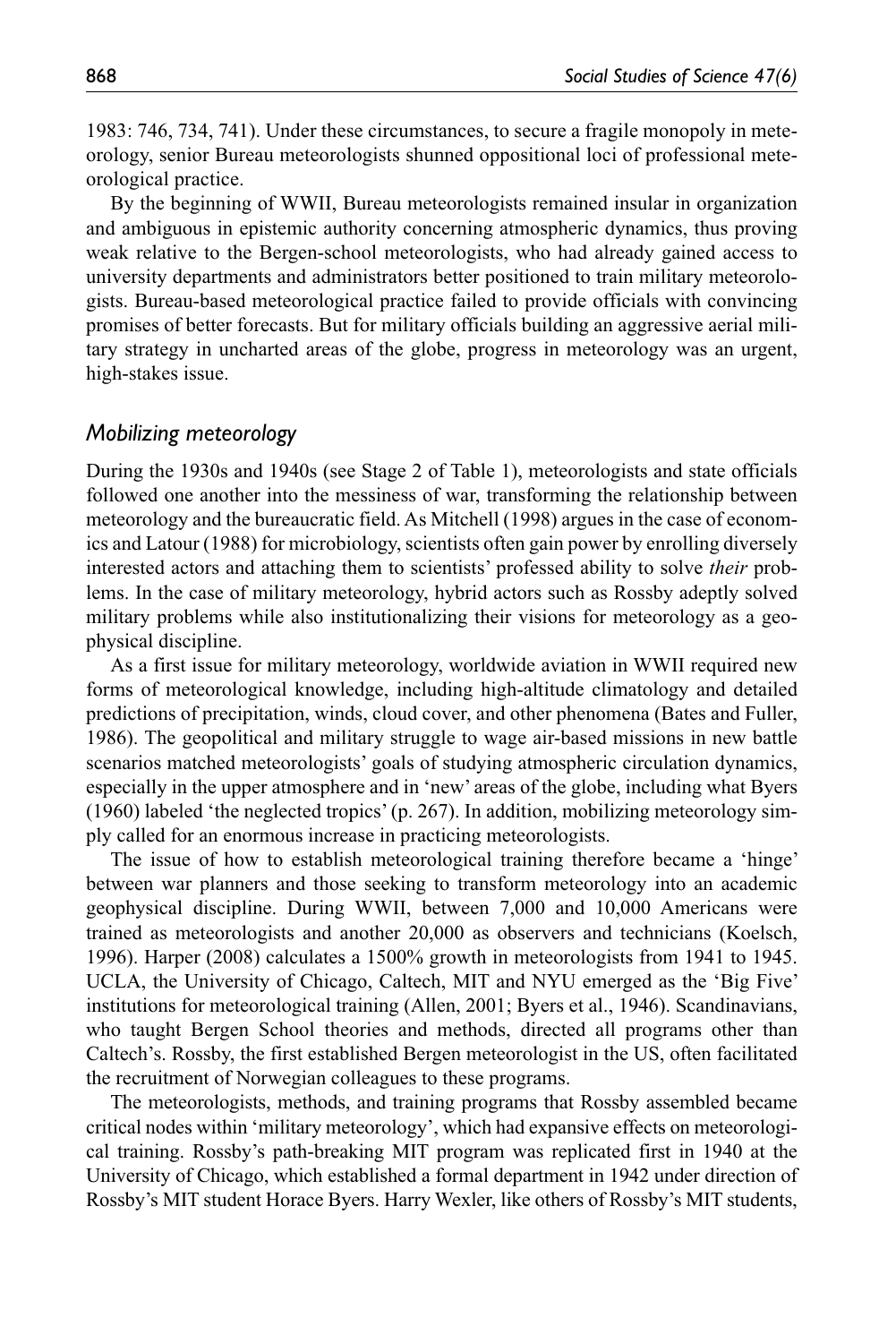worked as a military meteorologist, then taught at the Chicago department; he was among the first at the Weather Bureau with a PhD in meteorology. Helmut Landsberg also worked with Rossby at Chicago on military training programs while seeking to elaborate a geophysical basis for a 'physical' (as opposed to descriptive) climatology (Landsberg 1941).

The network of department participants forged close links between state efforts to integrate meteorology into war-making and a new, university-based science (Byers, 1970). Especially through the University Meteorological Committee that organized military training programs beginning in 1940, Rossby and other European meteorologists (many of whom had fled to the US in the late 1930s) helped to solidify a military-academic-meteorology complex. Professional training and instruction, war-time data collection, and funding contracts could therefore be tailored to the directors' visions of meteorology.2

Rossby became a central spokesperson for meteorology not only by importing new forecasting and training techniques, but also by engaging and translating the interests of state officials. Especially significant was Rossby's relationship to Francis Reichelderfer, who became the Weather Bureau Chief in 1938. Previously a Navy officer, Reichelderfer had also helped to organize the initial military training programs at MIT. Reichelderfer and Rossby held homologous positions within the state bureaucracy and academic meteorology, respectively. Reichelderfer invested his career in reorganizing the military weather services (Namias, 1991). Rossby, on the other hand, stood to maintain a dominant position in the meteorological field if war could provide a means of expanding Bergen-school, academic meteorology. Their matched struggles – Reichelderfer against existing military and Bureau organization, and Rossby in support of an academically-centered discipline – converged, thereby transforming American meteorology and its place in American government.

These matched struggles co-produced a state territoriality that extended vertically into the atmosphere. Wartime meteorology also effectively altered the bureaucratic field by establishing a basis of power in atmospheric knowledge. Bergen-school meteorology linked science and the state insofar as its tools and organizers helped to make a world that, to be governable, required meteorological capacity to translate otherwise unwieldy atmospheric phenomena and potential recruits into a stable network of training programs, standard methods, and, ultimately, weather forecasts. In addition, the field-struggle waged by Rossby and his colleagues succeeded by strategically organizing these new meteorological practices within university programs that could then reproduce efforts to study atmospheric dynamics utilizing mathematics, physical principles and, later, digital computing.

# *Postwar meteorology: State–science co-production through Numerical Weather Prediction*

As WWII came to a close, a central struggle that marked the bureaucratic field involved defining and institutionalizing national scientific dominance (Steelman, 1947). Science remained 'the endless frontier', as Vannevar Bush (1945) famously declared. Scientists and policy-makers succeeded in organizing that frontier in government through a discourse of 'basic science', constructed in opposition to both 'pure' science allegedly trapped in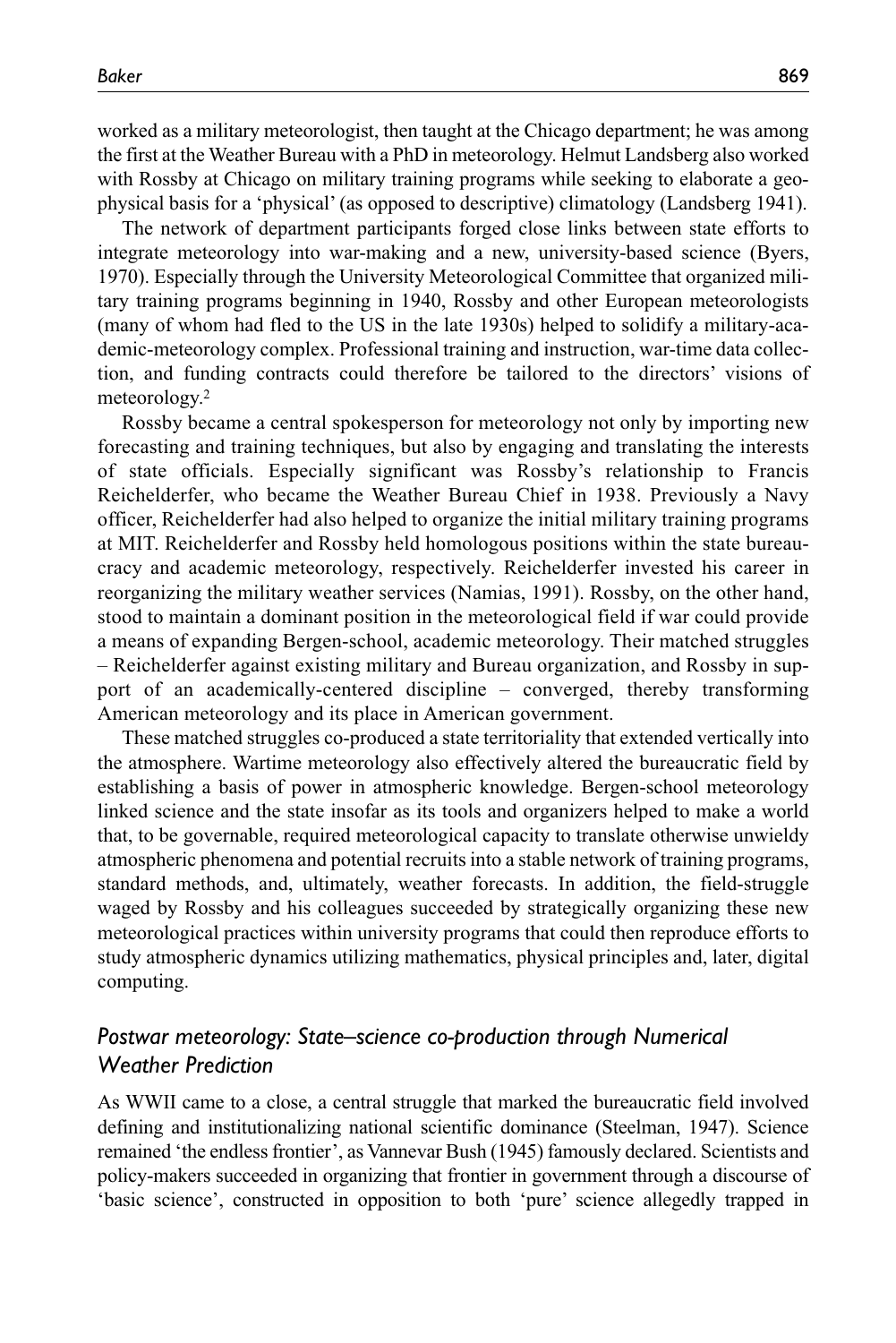abstractions and 'applied' science of technical development (Bush, 1945; Calvert, 2006; Eisenhower, 1954). Basic science was an important, novel formation in the bureaucratic field because it invested the future of government directly in the work of scientists.

The rise of basic research, still embroiled in a vacillating politics of federal science policy, allowed elite meteorologists to settle the 'endless frontier' in a way that promised relevance to national security while also settling the boundaries of their discipline (Needell, 2000; Sapolsky, 1990). Rossby and his colleagues feared that postwar meteorology might fall back into being a practice of 'amateurs', rather than a professional one rooted in scientific progress. As President of the American Meteorological Society (AMS) from 1944 to 1945, Rossby undertook reform efforts that reveal his strategic boundary-work aimed at securing his vision of the profession. Before WWII, the AMS was open to anyone who paid \$3.50 annual dues (Harper, 2008: 84). Rossby called the AMS 'the National Geographic Society of meteorology', suggesting it was problematically geared towards amateurs and therefore unfit to serve as the organization for a more professionalized field (quoted in Harper, 2008: 85). In 1944, Rossby reorganized AMS publications, especially by founding the *Journal of Meteorology* to advance meteorology's reputation as a bounded science.

Boundary-making in meteorology also developed within the Weather Bureau insofar as meteorologists lamented that the Bureau was suffering an acute 'personnel problem' because of conflicts between senior officials and the new, academically-trained recruits (Advisory Committee on Weather Services, 1953). In effect, the kind of meteorology that initially made Rossby, as Byers (1960) recollected, '*persona non grata* at the Weather Bureau' in 1927 had by 1945 become dominant within many university departments and weather services.

To maintain atmospheric research as a critical node between postwar administrators and meteorologists, however, Rossby and colleagues retained a focus on weather forecasting linked to emerging military and commercial priorities, especially in aviation. In the late 1940s, Rossby and colleagues' research increasingly turned towards Numerical Weather Prediction (NWP), combining developments in atmospheric fluid-dynamics theory, mathematics, and digital computing (Harper, 2008; Nebeker, 1995). By tying progress in forecasting to physical theory as well as mathematics and computing, and centering meteorology in specialized university research programs, NWP assembled critical resources that later would become central to climate modeling and research efforts.

In 1946, Rossby and mathematician John von Neumann negotiated a contract, administered by the newly organized Office of Naval Research (ONR), for what became called the Meteorology Project. This project held different meanings and goals for various participants, and succeeded to the degree that the meanings supporting weather prediction became a hinge between them. For Rossby, the project provided inroads into what he considered the central problem of meteorology – 'general atmospheric circulation' – which entailed representing atmospheric dynamics in a system of mathematical equations (Rossby, 1959). For government approval, securing accurate, longer-range forecasts was the major justification. Von Neumann, however, was most interested in developing an electronic computer, because the differential equations that meteorologists were formulating matched his technical goals in computing (Harper, 2003). Von Neumann also emphasized 'weather modification' as an important aspect of NWP scientists' promises.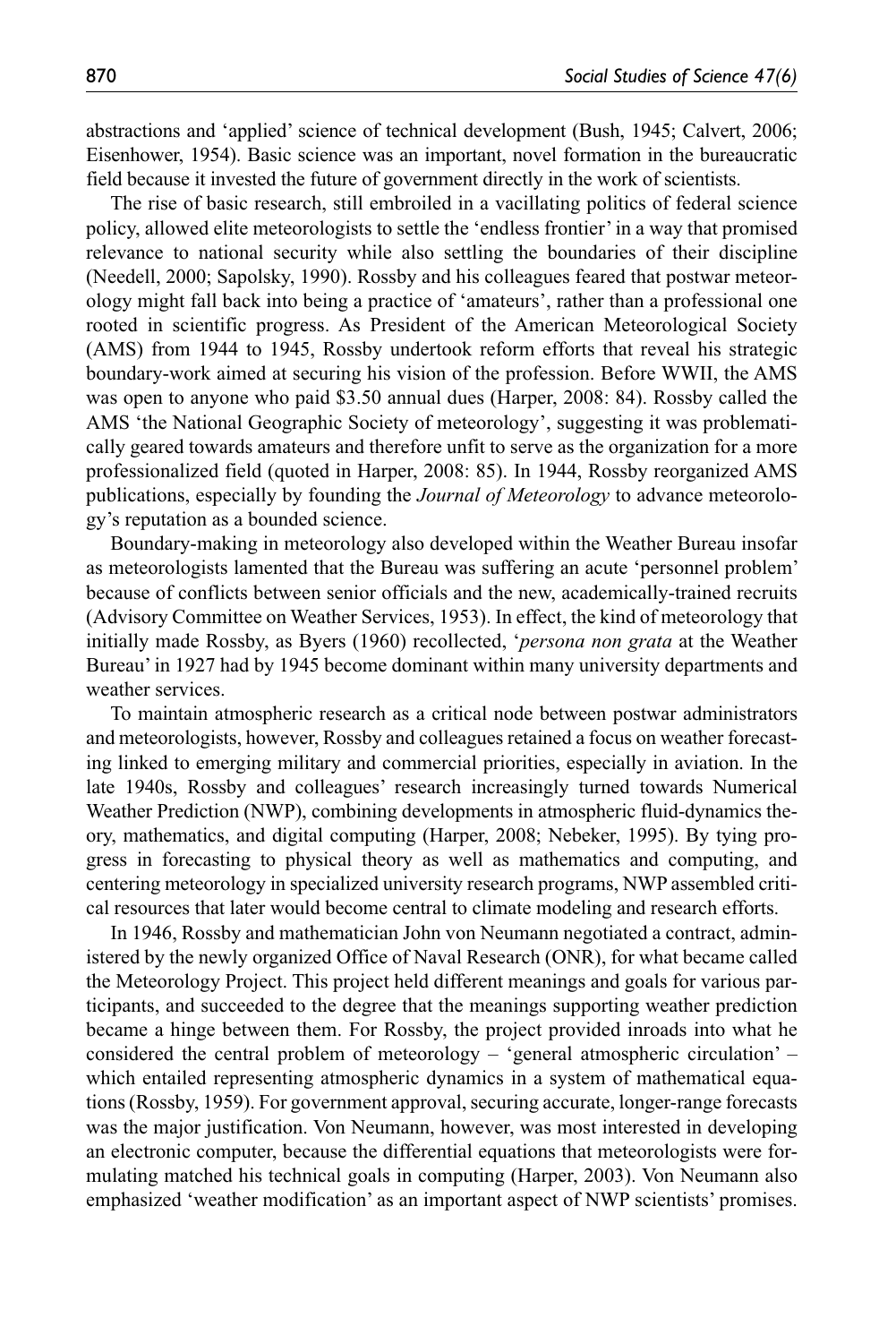Overall, by the early 1950s, the multiple but compatible meanings of 'weather prediction' facilitated the technical apparatus that became numerical models. As a critical node, NWP further reorganized the field of meteorology and durably linked variously-situated actors such that NWP research could survive the decade it took for its methods to become operational in routine forecasting.

NWP is well documented as having transformed weather forecasting (Harper, 2008; Nebeker, 1995). Most important for the present analysis is how NWP and the broader transformation of meteorology through WWII affected the genesis of a climate science field. Scientists during the war clearly began to place new stakes in the study of physical atmospheric dynamics. Through NWP efforts, the atmosphere became a new kind of object for meteorologists. It became a global physical system that could be rendered calculable, in addition to being observed and mapped. Although NWP did not run climate change models at the time, meteorologists, and those recruited from computing, mathematics and physics, organized an epistemic and institutional basis upon which competing atmospheric models, climate theories and social positions could be built.

Several counterfactuals suggest that alternative possibilities of climate science became foreclosed in this period. First, NWP meteorologists faced the challenge of making equations of atmospheric processes compatible with complex, delicate computing technologies (Charney et al., 1950; Haigh et al., 2016). Such material struggles were only later contained, with relative success, within atmospheric models. A parallel struggle involved securing political justifications for meteorologists' ambitious research in its early stages. In particular, the link between NWP and weather control remained a central logic for government support of 'basic' atmospheric research into the 1960s, especially because of von Neumann's influence (Fleming, 2010; Harper, 2017). In the last publication of his life, Rossby (1959: 50) favorably reviewed von Neumann's vision of weather control as a central component of the discipline of meteorology. Goals of modifying atmospheric processes, by providing additional meaning behind NWP, sustained weather prediction as a hinge and shaped the possibilities for atmospheric research, despite failures in modification programs.3

To take a second counterfactual, the academic turn during WWII could have failed to build close ties to the postwar discourse around basic science. Had meteorologists not forged new critical nodes apart from war-making, the science might have failed to address distinctive problems later critical to a climate science field, especially regarding general circulation models (GCMs, addressed below). Instead, beginning in this period, meteorologists succeeded in expanding the bureaucratic field to embrace their research goals by promoting the benefits of weather prediction (and control).

Success in altering the bureaucratic field often proves critical to the formation of scientific fields. Research on the formation of disciplinary economics shows that one of its basic achievements was to reimagine the world in economic terms and to make that vision effective by building jurisdiction inside the state. Just as 'the atmosphere' became something different in meteorology, Mitchell (1998) argues that economists succeeded from the 1930s through the 1950s in constructing 'the economy' via 'a new language in which the nation-state could speak for itself and imagine its existence as something natural [and] subject to political management.' (p. 90) Economists were thus able to construct a world in which it was taken for granted that government required their expertise.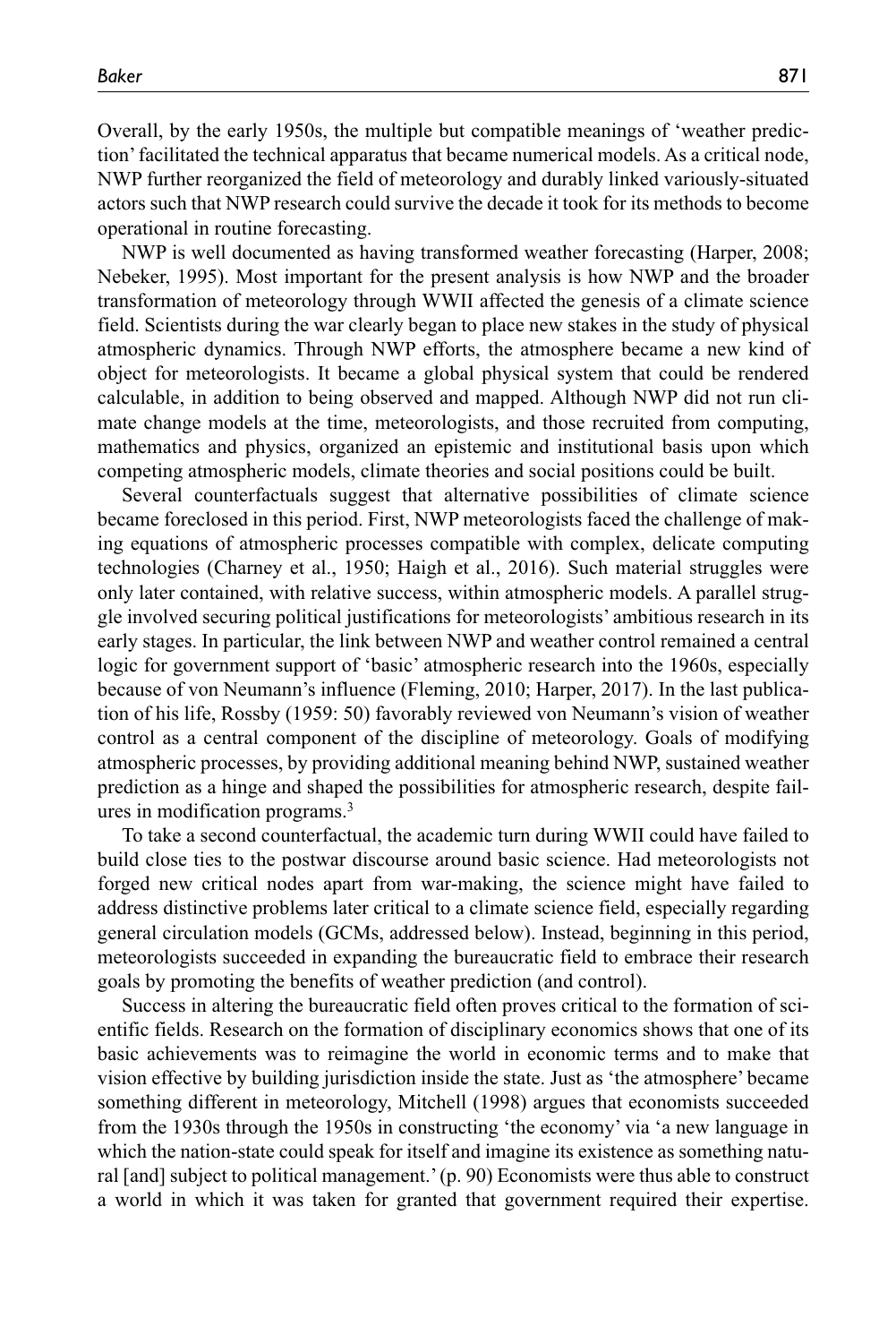Scientific success, whether meteorological or economic, may depend on how struggles within a field can produce effects within the state.

As a third counterfactual, meteorologists could have failed in borrowing from – and building critical nodes with – other sciences. Meta-theoretical and methodological innovations are particularly relevant boundary objects that link scientific fields (Fujimura, 1992). Again, economics is a telling comparison. It is unclear how 'the economy' could become an object of science and government if the discipline had not initially borrowed the methods of physicists in the 1870s (Mirowski, 1989), developed econometric analysis in the 1930s (Mitchell, 1998), and integrated mathematics and computing thereafter. Similarly, in meteorology, forecasts until the 1930s had little to do with existing disciplines. The academic turn opened the door for scientists in other fields to recognize meteorologists in virtue of how they represented atmospheric dynamics in the languages of mathematics and physics. Had physicists been able to continue to write off meteorological practice as unscientific, or had atmospheric analysts not quantified their work in numerical models, it is unclear how a field of interdisciplinary actors could or would have invested in later decades such immense financial and personnel resources in explaining atmospheric circulation and climate dynamics.

Overall, the hinges, nodes and homologies that matched the struggles of meteorologists with those of state actors around WWII effectively transformed the social and epistemic foundations of atmospheric science. Rossby's hybrid position helped to link the tools and logics of state agencies with those of academic science. Military meteorological training and NWP linked academic meteorologists to war-planners, generating opportunities for all involved. For military officials, battles could be won. For others, accurate forecasts and weather modification could secure a more governable future. For leading scientists, training and numerical modelling formed a new 'climate' for their work.

## **Making waves: From oceanographic to climate state**

Climate science is an interdisciplinary field, marked by direct appeals to cross-disciplinary engagement (Schneider, 1977; Weart, 2013). Analysis of oceanography over roughly the same period as that addressed above (Stage 2 in Table 1) shows how it is not possible to reduce the nodes and hinges that co-produced war-related interests and climate science to developments in meteorology. The significance of geoscience–state relations to climate science is especially legible through developments in oceanography. Oceanographer Roger Revelle (1909–1991), who is at the center of the following narrative, helped pioneer physical oceanography in the US, integrate oceanic and atmospheric research, and later construct 'the greenhouse effect' as a public issue in the 1970s. In parallel with Rossby, Revelle occupied a distinct position from which to shape academic science, the postwar science policy bureaucracy, and the Navy. Along with meteorology, the matched struggles among oceanographers and state actors helped form the social and epistemic basis for a climate science field.

Revelle is a towering figure in US oceanography and climate science, credited with numerous major discoveries (Malone et al., 1998; Morgan and Morgan, 1996). From the mid-1930s to 1950, he was variously an overlooked researcher aboard Navy ships, a Navy Commander, and a director of classified weapons research and oceanic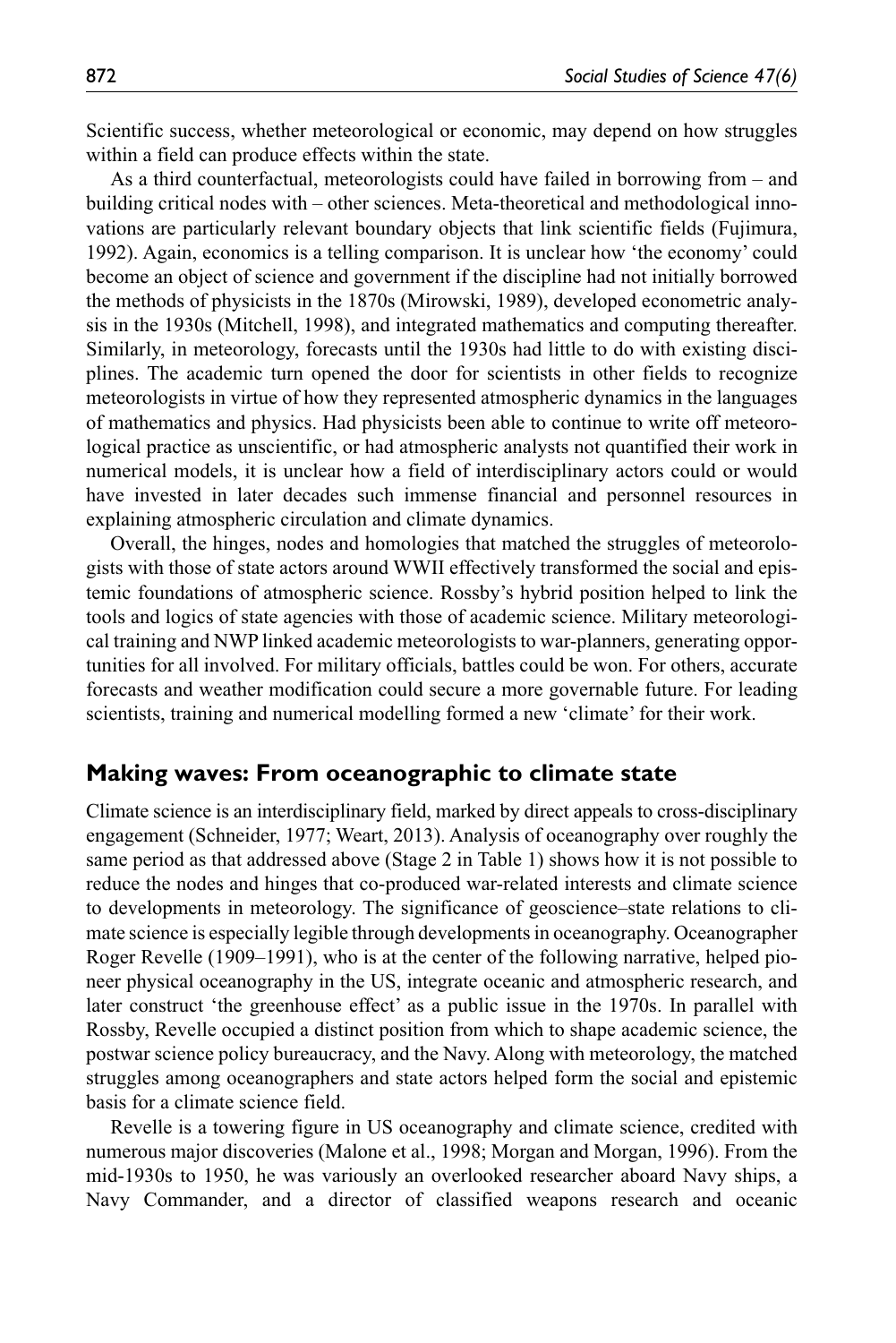expeditions. During WWII, Revelle negotiated contracts for Scripps Institution of Oceanography (which he later directed) through the federal National Defense Research Committee (NDRC) and the Navy. In 1942, the Navy Bureau of Ships charged Revelle with 'formulating a wide-ranging program in oceanographic research applied to wartime needs and translation of the results into naval terms,' chiefly sonar techniques and weaponry (Malone et al., 1998: 6). Oceanography thus developed through war-making, reflected in drastic changes at Scripps in the early 1940s, when, as Rainger (2001: 342) calculates, half of each incoming class were uniformed cadets.

Revelle's involvement in establishing oceanographic research was a hinge to warmaking that matched a particular set of struggles within the bureaucratic field over how to integrate academic research in government. Because proposals for a national-level science program remained unsettled and many of the technical aspects of war-making were unevenly distributed across formal military branches and among researchers, military contracts before and during WWII allowed Revelle and others like him to benefit from military–academic alliances (Hamblin, 2005: xx, 57). The bureaucratic field structure aligned with Revelle's strategies within oceanography: Uniquely, he insistently promoted Naval research contracts as grounds for scientific progress, even as colleagues shunned military surveillance and related strictures (Mukerji, 1989; Wang, 1999). After WWII, the Navy was sharply divided between those who favored in-house research focused on direct military operations and those favoring university-contracted 'basic' science. By 1946, the latter became dominant through the Office of Naval Research, which Sapolsky (1990) and Hamblin (2005) describe as an outcome of Navy officials' rivalry as well as an explicit strategy for the Navy to compete with the other military services by investing in the work and prestige of scientists.<sup>4</sup>

Revelle effectively linked this Navy struggle to that of oceanographers. In effect, by linking the Navy to Scripps, Revelle established a near-monopoly on the tools with which oceanography could be conducted as a field-based science – military surplus ships, instruments, and worldwide oceanographic data. As with meteorology, Naval research and training became hinges that allowed Revelle and others to begin constructing 'basic science' as a national issue that, in effect, valorized their own career trajectories over others. Revelle's work was particularly oriented to building 'physical oceanography' as a discipline. Like Rossby's success in elevating the Bergen School over other approaches in meteorology, Revelle's leadership at Scripps privileged physical oceanography to the detriment of marine biology (Hamblin, 2005: 12, 24; Rainger, 2001). Revelle fulfilled his advisor Carl Eckhart's dictum in 1950, 'At the present time it is one of the responsibilities of the Scripps Institution … to define the limits [of] oceanography, and to stimulate the formation of a unified profession' (cited in Rainger, 2001: 342). As in meteorology, Revelle's capacity to stabilize war-relevant research as a hinge co-produced a distribution of power within military and science policy bureaucracies on the one hand and oceanography as a discipline on the other. Oceanographic research allowed state officials to integrate oceanic processes into military operations and strategies while grounding national security in a discourse of basic research. By the mid-1950s, such research yielded opportunities for oceanographers to pursue problems of oceanic circulation and climate, which organized climate science and later helped to reorganize the climate state.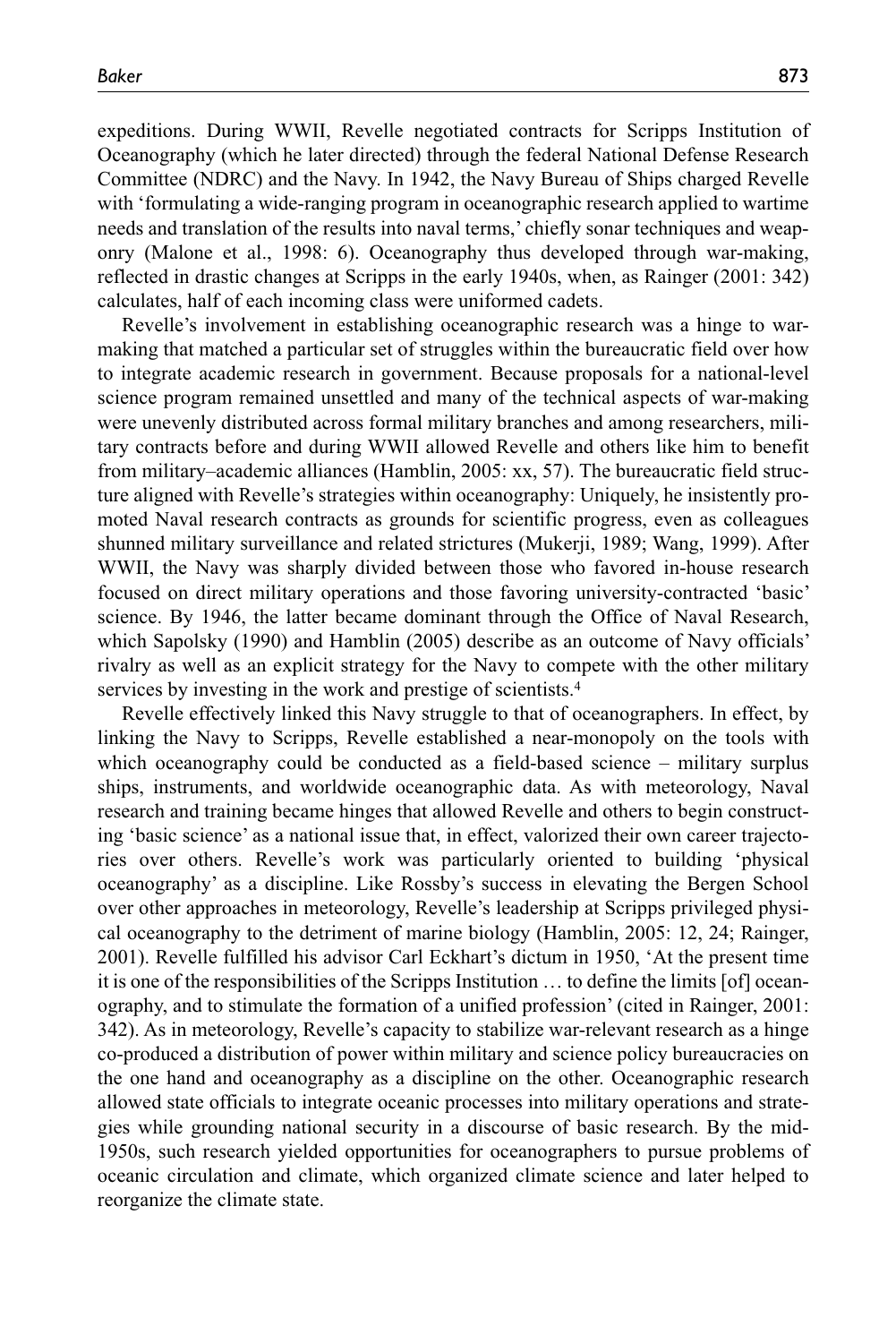## *Changing tides: Investing in climate science*

Reflecting on the oceanographic side-projects that he had conducted during classified sea expeditions in the 1950s, formally devoted to nuclear-weapons testing, Revelle stated, 'we felt we were revolutionizing the world because of what we were finding …. It's quite obvious now that 1948 to 1965 [was] one of the great ages of discovery of the earth' (Revelle, 1975; cf. Rainger, 2000). Capitalizing on the 'revolutionary' potential of existing oceanography-state alliances, in the mid-1950s Revelle and his collaborators began to conduct research on global warming through analysis of atmospheric and oceanic carbon dioxide (Keeling, 1960; Revelle and Suess, 1957). However, their scientific findings, which became seminal works in climate science, do not in themselves explain the development of a climate science field. Others in prior decades had linked carbon dioxide to climate change. Rather, the structure of bureaucratic and scientific fields, by then linked durably through matched struggles over how to shape wartime basic research, had created a social world in which immense resources and many careers might be oriented to research on climate dynamics.

With Revelle as an elite spokesperson, in the early 1960s oceanographic research provided grounds for climate change to emerge as a legitimate object of scientific knowledge (Revelle et al., 1965). Revelle and his colleagues' research would eventually intersect with meteorologists' atmospheric-circulation research to provide the first global climate models (Manabe and Bryan, 1969). Such models became critical nodes, linking diverse scientists, objects, and organizations together, such that accounts of climate dynamics increasingly had to depend on them, especially because they integrated equations of atmospheric and oceanic circulation. Model construction and use, as in the case of NWP already considered, enrolled diverse scientific tools and specialties, ranging from mathematics and computing to chemistry, physics and atmospheric and oceanographic sciences. To further understand how global climate modeling succeeded and how climate science became a distinct field, the following section specifies a series of matched struggles between climate researchers and state actors during the Cold War.

## **The climate science field**

An autonomous climate science field took shape during the Cold War through the capacity for climate science to shape the national security state (Stage 3 in Table 1). As the Cold War unfolded, the strategic focus on satellite and ballistic weapons technologies, conflicts over airspace sovereignty, the Space Race, and weather modification programs all reformed power, geopolitical controversy and science in relation to the atmosphere. Earth was emerging as a novel object of standardized measurement and abstract analysis, just as it was becoming a new object of especially global military strategy. Scientists continued to build credibility by claiming that basic research fortified pillars of government – economic development, national security, and international scientific superiority. Furthermore, international scientific collaboration hinged US foreign policy to the goals of geophysical researchers. In this context, climate science emerged as a field unto itself rather than as a shaky profession or a 'stillborn' research pursuit.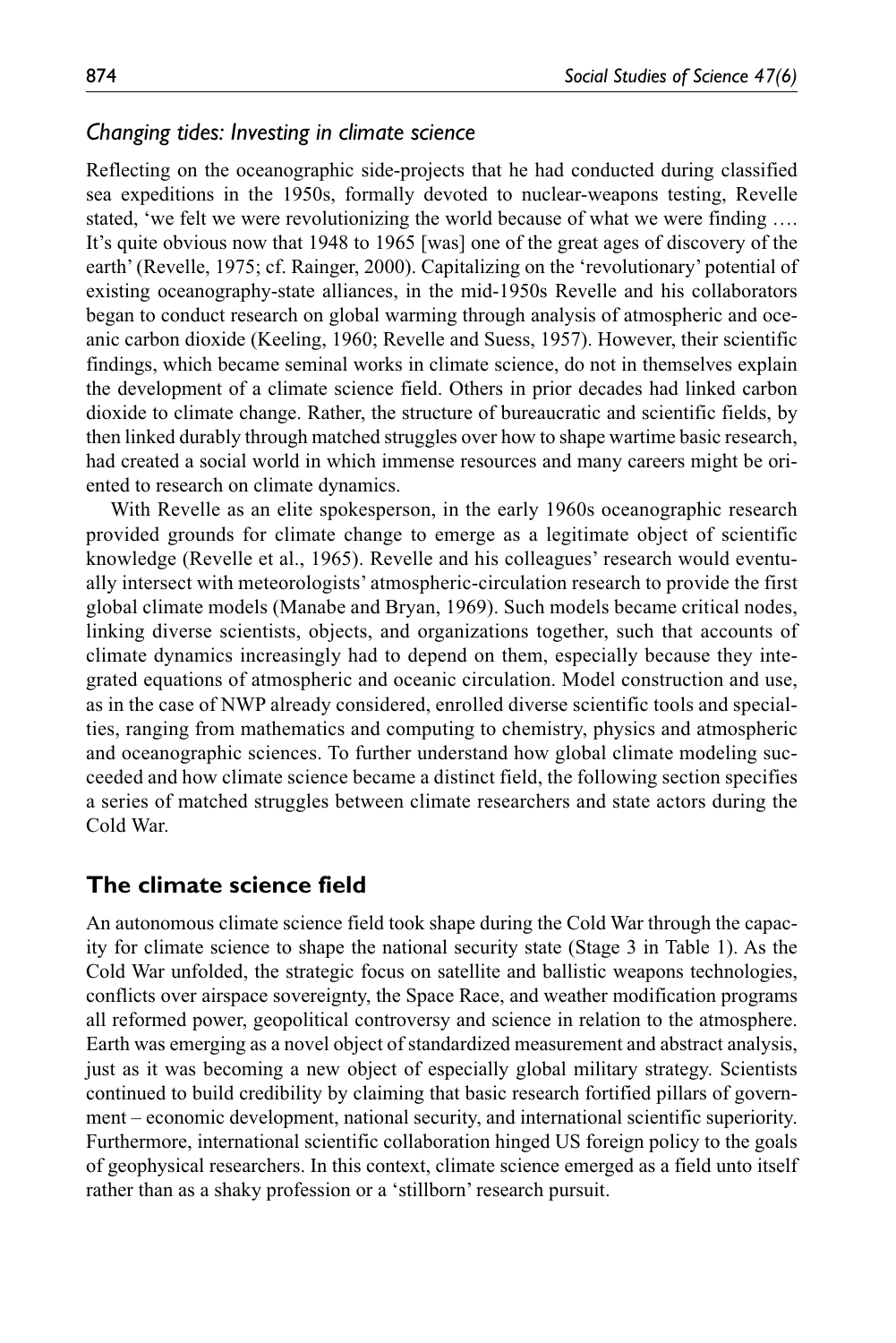To start with one example, atmospheric scientists' participation in weather 'modification' in the 1950s and 60s shows how they engaged Cold War politics in a way that benefited their positions in the emerging climate science field and, in turn, began to remake the climate state. Through scientific advising, state officials argued that national defense demanded modification programs, and scientists helped formulate such programs as issues of basic research. Navy Commander Paul Jorgenson testified before the US Senate (1966), 'we regard the weather as a weapon' (p. 33), a perspective echoed by politicians such as Senator Alan Bible (p. 42), who claimed, 'I can well recall the warning of Dr. John von Neumann that weather manipulation, not the intercontinental ballistic missile, would be the ultimate weapon for the protection of the free world.' In response, National Science Foundation (NSF) Director Leland Haworth (p. 91) testified that progressing beyond the 'infant art' of previous modification techniques demanded investment in 'basic' atmospheric research. Within this discourse of 'modification' and 'basic' science, scientists raised issues of anthropogenic climate change, which, in a turn of phrase, they categorized as '*inadvertent* modification' (National Science Foundation, 1965).5 This development illustrates more generally that insofar as issues of 'climate' could be collaboratively constructed, basic climate research could successfully coproduce scientific and bureaucratic fields. Let us turn to the structure and resulting 'conundrum' of this co-production.

#### *The 'first wave' of climate scientists*

Many climate researchers in the 1950s and 1960s had professional origins in the academic departments that Rossby, Revelle, and their colleagues had reorganized. Those pioneers, who had opened up space for climate research by virtue of their matched struggles with state actors around WWII, were followed by a distinct *first wave* of climate scientists. Some in this wave were cadets or technicians during WWII, but few were military officers. Many gained their PhDs in the late 1940s and early 1950s. Jule Charney, Joseph Smagorinsky, and Bert Bolin were notable figures in this first wave who continued to organize climate science through the 1960s and beyond.6 Smagorinsky (1991) recalls that Norman Phillips, among other atmospheric modelers, emerged as one of 'a new breed of young turks never before connected with the field of climatology' (p. 31). Like Charles Keeling and Hans Suess, who worked with Revelle at Scripps, these firstwave researchers engaged government agencies less directly and their support was more likely to come from NSF grants than from military contracts. As a result, they advanced novel professional orientations marked by field-specific stakes and struggles.

In one first-wave career trajectory, Jule Charney entered the UCLA military meteorology program in 1941. There, Charney studied under Jacob Bjerknes and Morris Neiburger, the former brought by Rossby to UCLA and the latter trained by Rossby at MIT. As a mathematician who encountered Rossby's work, Charney was less oriented to the war effort than to developing equations of atmospheric circulation (Lindzen et al., 1990; Phillips, 1995). By 1946, Rossby introduced Charney to von Neumann, who had just begun planning the NWP Meteorology Project (see above). Such networks facilitated Charney's (Charney et al., 1979) advances in NWP and, later, in climate change modeling. This is one early example of a career trajectory in climate science that became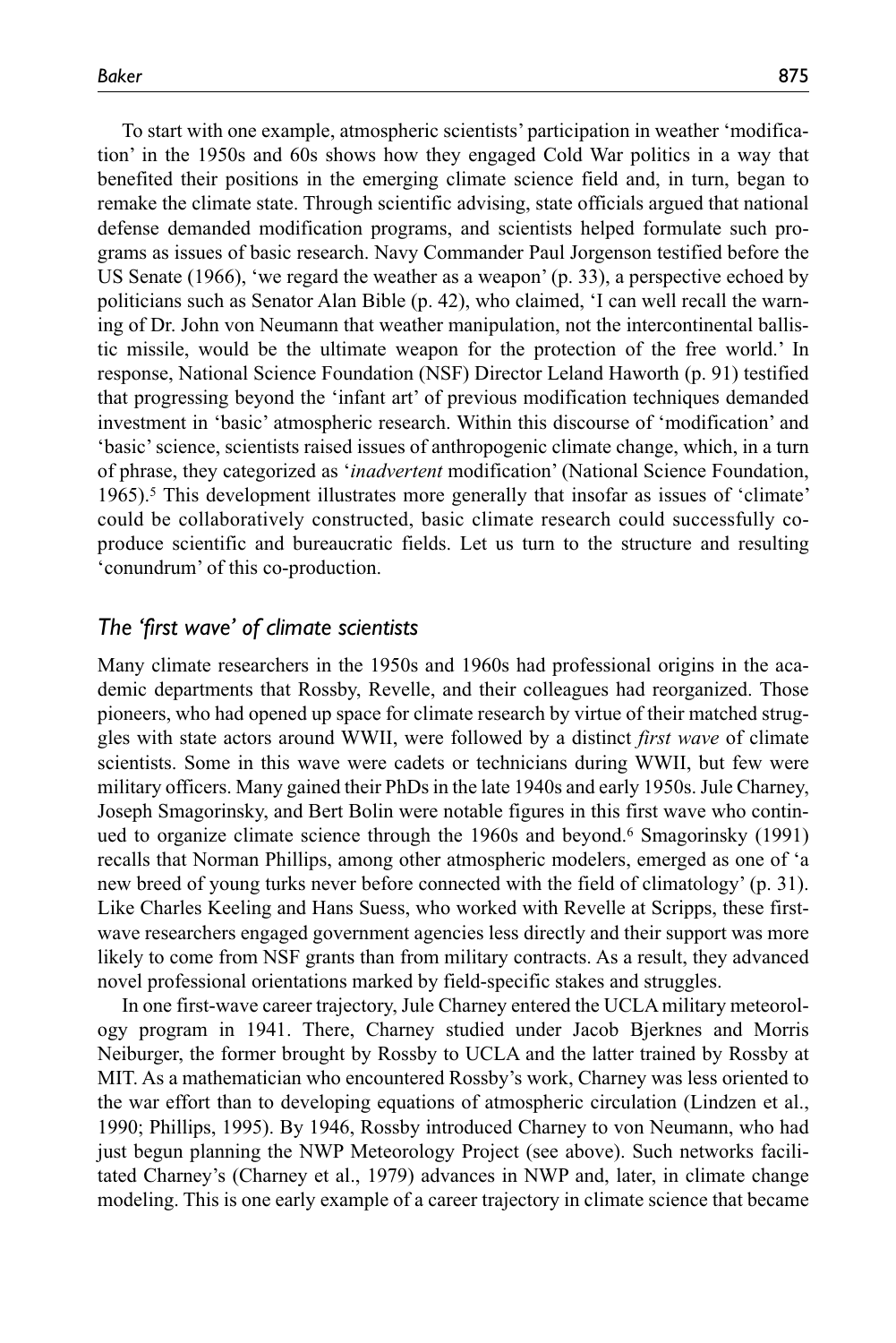more widely possible during the 1950s. In effect, participants became increasingly organized around general circulation models (GCMs) as a means to reconstruct and explain climate dynamics through an intricate system of standardized observations, models, and digital computation (Edwards, 2010; Phillips, 1956).

## *The International Geophysical Year as 'hinge event' for climate science*

By the mid-1950s first-wave climate scientists recognized a major barrier to progress: At the time no standardized data was being collected in vast areas of the globe, limiting how GCMs could be developed or tested against the 'real' atmosphere (Edwards, 2010; Weart, 2008). However, Cold War international relations and the positions that scientists had achieved by the mid-1950s in government agencies made global data collection more plausible (Miller, 2004). In these circumstances, scientists effectively organized the meteorological and oceanographic branches of the International Geophysical Year (IGY) of 1957–1958. Participants exploited new technologies, especially military rockets and satellites, to gather atmospheric data, and they assembled an international observational network and global data centers to organize vast stores of data.

The IGY was a key moment in the co-production of the Cold War state and a climate science field. It was a 'hinge event' (Abbott, 2005: 260), linking individuals in bureaucratic and scientific fields by infusing their efforts with disparate but compatible meanings. For US officials, IGY gave foreign policy an objective, humanist face. IGY planner Lloyd Berkner (1954) declared: 'Tired of war and dissension, men of all nations have turned to "Mother Earth" for a common effort on which all find it easy to agree' (p. 575). Yet, as Needell (2000) shows, Eisenhower's administration supported IGY primarily to develop military technologies. Various US government agencies proffered different justifications for involvement, backed by a taken-for-granted discourse that basic science could enhance national security. Administrators who straddled the concerns of geoscientists and government officials, such as NSF Director Alan Waterman, proved particularly instrumental in constructing the mutuality of diverse interests served by the IGY.7 In effect, national security and scientific internationalism coalesced around a broad program of rational mastery, illustrated in Figure 1. IGY provided an unprecedented opportunity for those invested in achieving accounts of global atmospheric dynamics. In addition to specific gains of IGY-supported work in atmospheric modeling and global warming (Revelle, 1958; Revelle and Suess, 1957), the pursuit of global knowledge that undergirded IGY became an administrative and technological foundation for global climate modelling (Edwards, 2006). Efforts to secure global data thus amounted to a formative struggle for a climate science field oriented to expansion and to recognition as a basic science.

#### *Making boundaries, stabilizing climate science*

Around the time of IGY, climate researchers in the US worked to institutionalize the field, notably through the National Center for Atmospheric Research (NCAR). Founded in 1960, NCAR emerged as the result of a matched struggle waged by atmospheric researchers and state allies, especially Alan Waterman and National Academy of Sciences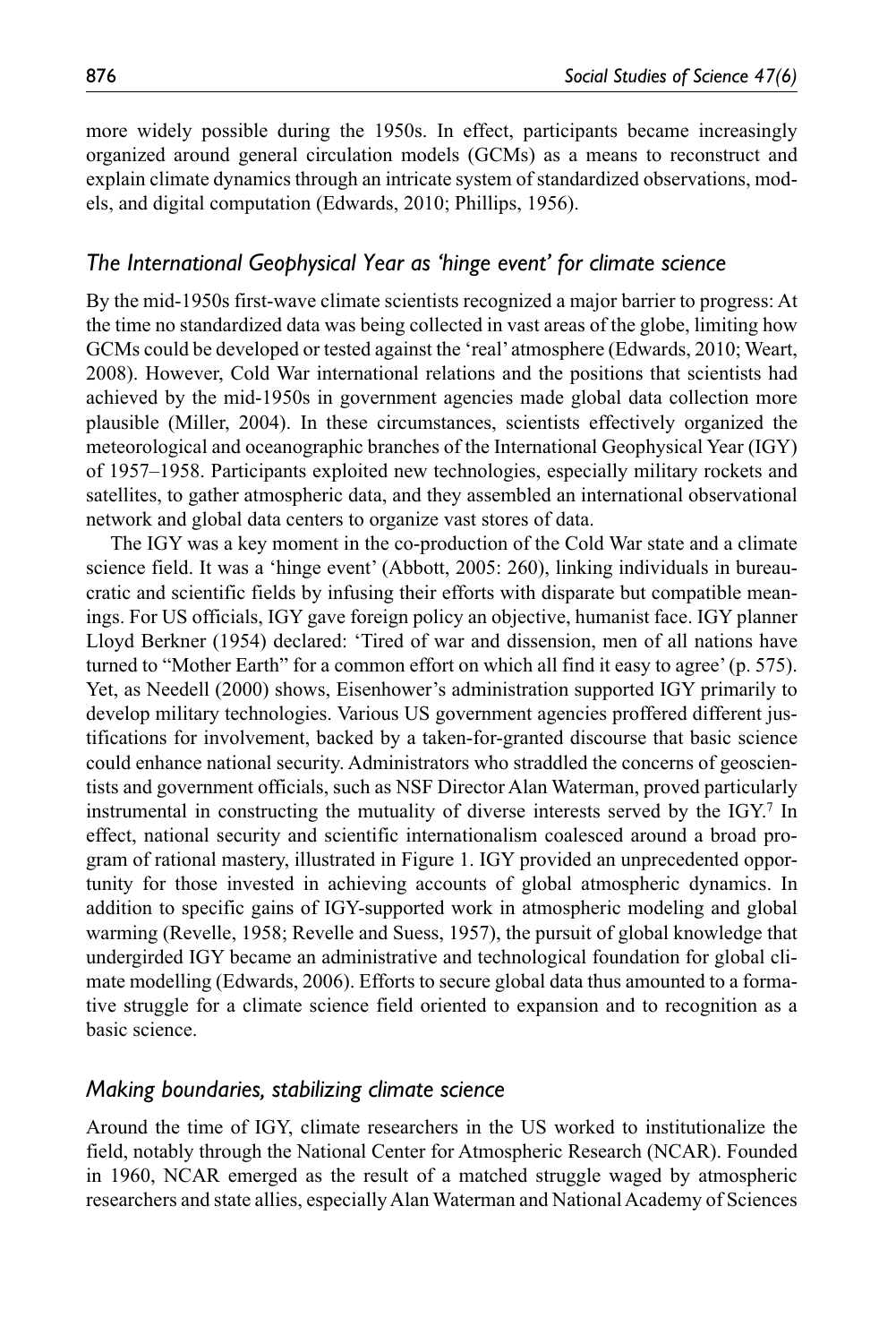

**Figure 1.** IGY Commemorative Stamp Issued May 31, 1958. Designed by Ervine Metzl. Image retrieved from [https://commons.wikimedia.org/wiki/File:Geophysical\\_Year\\_3c\\_1958\\_issue\\_U.S.\\_](https://commons.wikimedia.org/wiki/File:Geophysical_Year_3c_1958_issue_U.S._stamp.jpg) [stamp.jpg](https://commons.wikimedia.org/wiki/File:Geophysical_Year_3c_1958_issue_U.S._stamp.jpg).

(NAS) president Detlov Bronk, for both of whom directing such research had become a governmental priority.8 In a high-profile report entitled 'Research and education in meteorology' (NAS, 1958), scientists argued that meteorology retained a frustratingly inferior position among the sciences. In the mid-1950s, 90% of meteorologists were still government employees, and Platzman argued that meteorology continued to suffer the 'trade school blues' (quoted in Weart, 1997: 331; cf. Mazuzan, 1988). Concerned scientists and policy-makers organized the NAS Committee on Meteorology, directed by Rossby and Lloyd Berkner, and including Rossby's former colleagues Horace Byers, John von Neumann, and Jule Charney. They held several conferences in 1956 to support atmospheric research, which they reported was 'on the threshold of a truly exciting and productive era – one in which man's understanding of his environment is about to increase at a rapidly accelerating rate' (NAS, 1958: 6). The report pronounced the 'inescapable conclusion' that 'our nation's best economic interests require a more active attention to the meteorological problem' (p. 4).

Discourse about the 'meteorological problem' successfully established that national progress and security demanded an elite center devoted to atmospheric science. With NSF funding, NCAR was established in 1960 in Boulder, Colorado. It is one of the few centers that continues to generate global climate models, and thus remains a critical node within climate science. Other centers that stabilized US climate research have similar origins. The reputation of NWP had yielded opportunities for participating researchers, opening possibilities to expand atmospheric research in the mid-1950s. For example, Weather Bureau meteorologists, including Francis Reichelderfer and Harry Wexler, worked with the Air Weather Service and Naval Aerological Service to establish the Joint Numerical Weather Prediction Unit (Fawcett et al., 1956). During the 1950s, Harry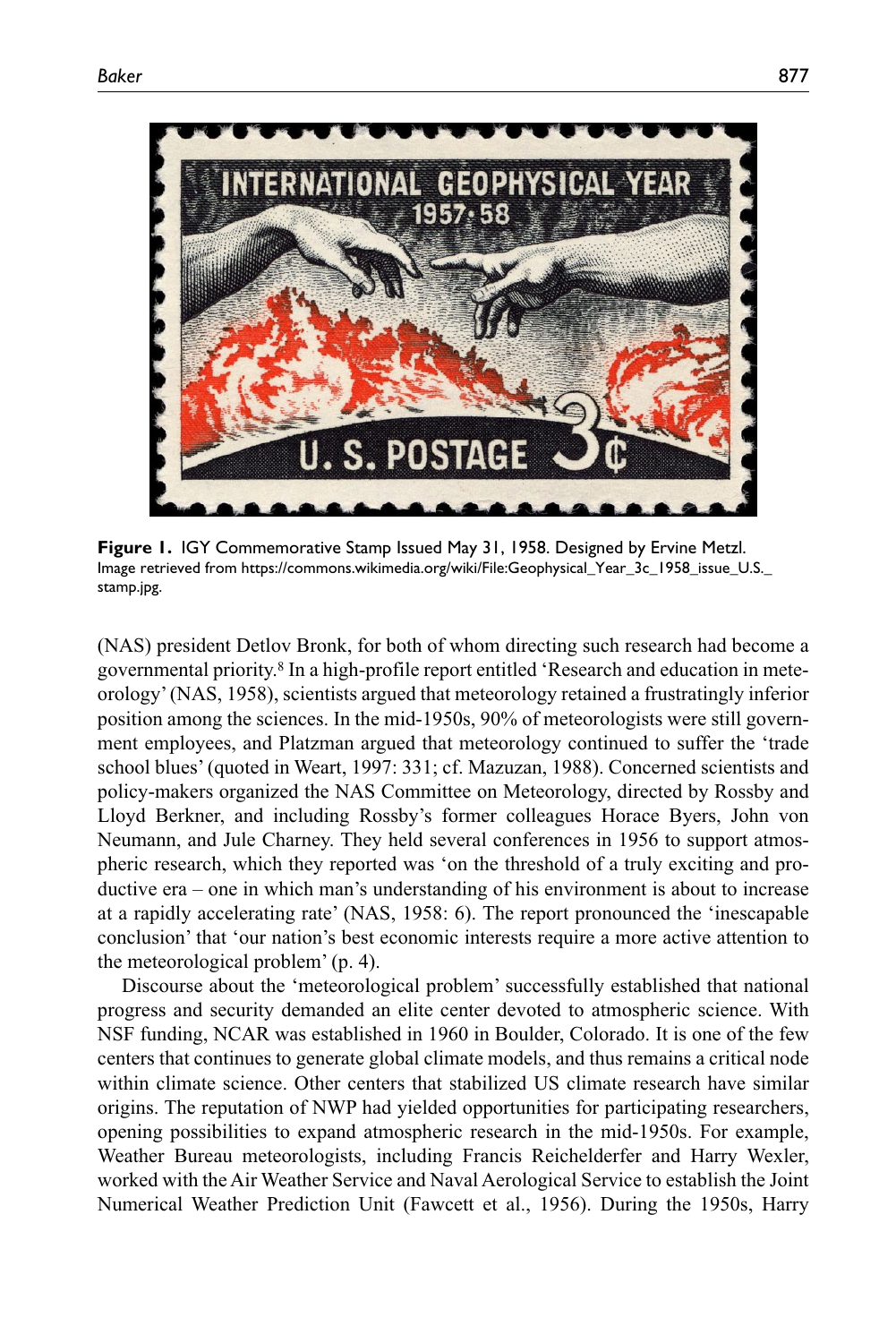Wexler invested Bureau resources into researching climate control (Fleming, 2011; US Advisory Committee on Weather Control, 1957), and in 1955 Joseph Smagorinsky exploited new opportunities within the Weather Bureau to open its General Circulation Research Section. Smagorinsky (1983) recollected: 'Reichelderfer undertook to fund the whole [Research Section] from Weather Bureau resources … even though it was still considered somewhat improper for the Bureau to involve itself in research.' In 1963, the section became the Geophysical Fluid Dynamics Laboratory (GFDL), which, like NCAR, remains a critical node that makes 'global climate' socio-technically stable and computationally possible. Under Smagorinsky's directorship in the 1960s, GFDL scientists effectively bridged oceanographic and atmospheric sciences and began to develop the first coupled oceanic-atmospheric climate models – a breakthrough in climate science (Lewis, 2008).<sup>9</sup>

Around 1960, those who secured global data and institutionalized climate modelling intervened to transform the possible orientations, audiences, and networks of future climate scientists. The field became hierarchically organized around climate modeling practices. Attracting the engagement of physicists, chemists, mathematicians, and computer engineers, climate science integrated an increasing number of physical and chemical parameters. Researchers in the field could exchange 'local' scientific capital with dominant disciplines and occupy positions in which their specific investments – in modelling climate dynamics – could be validated by the 'rules' of those disciplines.

Those who missed the 'first wave', particularly non-academic meteorologists and climatologists, lacked relevant credentials, the resources of the field's pioneers, and field-specific career investments in explaining climate dynamics. Even prominent climatologists with training in geophysics remained concerned that climate science – especially research into anthropogenic climate change – might no longer be acceptable as climatology. For example, with the rise of climate change as a major public issue, Helmut Landsberg (1972, excerpted in Henderson, 2014) commented:

Alarming tales have been spread, many of them by persons whose standing as climatologists may well be questioned. And just as the competence of a cardiologist in neurosurgery may be doubted so may the judgment of atmospheric physicists or dynamicists in climatology. (p. 73)

Landsberg, like geographers who treated climate as a statistically normalized average of recorded weather, clearly saw the boundaries of climate knowledge shifting beneath his feet. Furthermore, although climate modelling generated field-specific capital for some researchers via peer recognition and scientific discovery, the general product, global models, did not generate the scientific capital and public prestige of weather prediction, modification, and descriptive or agricultural climatology.

Nevertheless, whereas actors at the origins of climate science built it by accruing and exchanging forms of scientific and bureaucratic capital, dominant positions in the climate science field were by the 1960s structured around what Bourdieu (1996a) calls 'restricted production' – climate knowledge for its own sake. Overall, therefore, the 'hinge event' of IGY and subsequent institutionalization co-produced a new climate science and a new form of state. Climate science stabilized as a global science thanks to parallel efforts amongst Cold War state officials. Computer-based modelling emerged as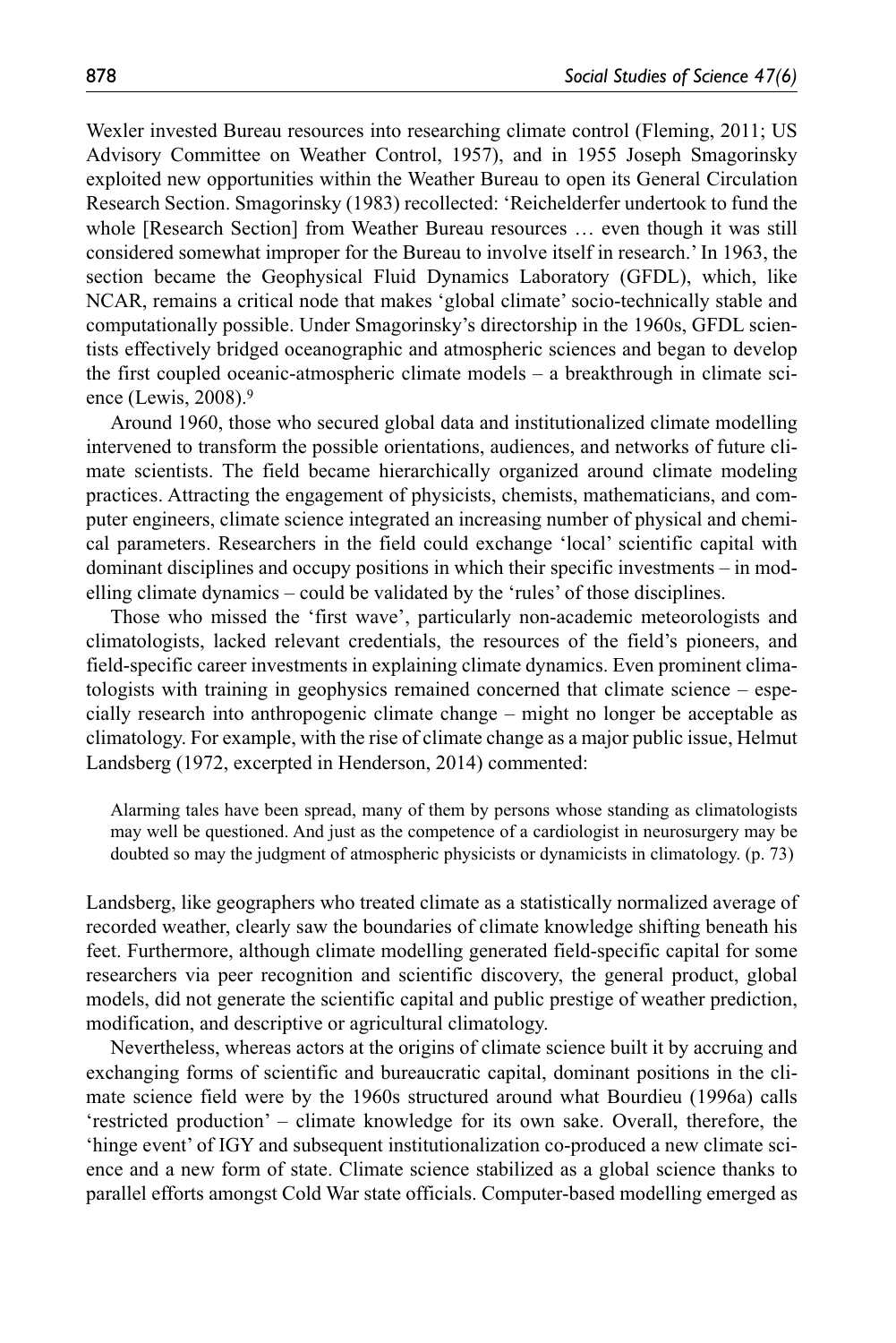a critical node that linked disciplines and grounded climate research in physics and mathematics. Through the work of climate researchers, state jurisdiction inherited a new atmospheric territoriality as well as a national security discourse rooted in technical mastery and scientific progress. In effect, the state became partially marked by climate-scientific struggles that, in turn, transformed the climate state in subsequent decades.

## **Climate science off its hinges? Expert interventions and the state–science conundrum**

We have seen that the formation of climate science was deeply contingent on the capacity for scientists to construct critical nodes that hinged scientists' struggles with those of state actors variously positioned within the bureaucratic field. From the 1930s through the mid-1950s, meteorologists and oceanographers expanded their disciplines by implicating 'basic' research in techniques of statecraft. This accomplishment, and the institutions that upheld it, then provided novel opportunities for scientists to orient their work and careers toward one another through the critical node of global climate models.

Two major issues – one substantive, the other methodological – remain to be considered. The first concerns the implications of the historical analysis for understanding subsequent state–science developments concerning global climate change. The second concerns the use of field theory as an approach to understanding science–state co-production and the dynamics of scientific fields.

Into the 1960s, in almost Hobbesian fashion, the truth of science had closely resembled the truth of the state. However, one result of this state–science relationship was that some climate scientists began to confront the state with predictions of catastrophe, grave uncertainties, and calls to regulate industries – all of which threatened to destabilize the constructed hinge of scientific progress and state sovereignty. Formation of the climate science field, in effect, came to haunt the politics of mastery that dominated the foundations of that science, producing a *state–science conundrum* by the 1970s. State actors risked losing the power to police the meanings of natural environments that they sought to integrate into the post-WWII state. Despite this potential tension, from the 1940s into the 1960s many state actors stood to gain from alliances with scientists, precisely because scientific capital – i.e. objective truth-claims and predictions – could generate bureaucratic capital for state actors. In this light, subsequent interventions by climate scientists in formal politics, especially concerning environmental regulation, are significant not only as 'internal' scientific consensus-building and environmental consciousness-raising, but also as a historical inversion of prior science–state relations. Seeing like a *climate* state, to extend Scott's (1998) terms, had initially entailed making atmospheres legible, even predictable and controllable. Yet by the 1970s, those actors whose very expertise co-produced this climate state came to envision risky and possibly catastrophic climate futures.

To the extent that bureaucratic struggles disparately engage scientific experts over how to understand and govern climatic futures, science–state matched struggles remain important. The present analysis therefore suggests further lines of investigation. Ties between scientific controversies and legislative politics, for instance, suggest that constructions of climate change from the 1970s onward were structured by the prior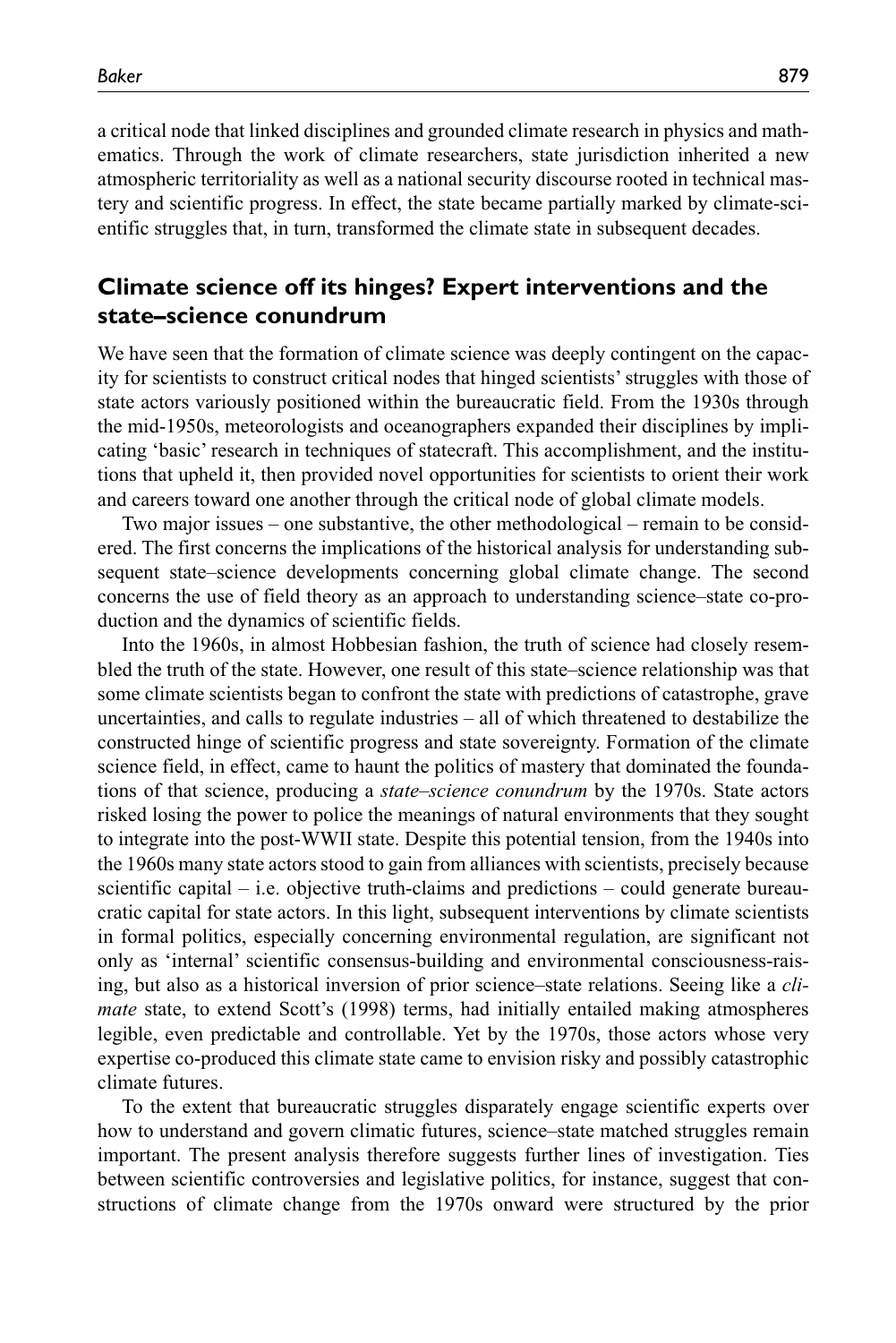positions that actors held in political and climate science fields, as Lahsen (2013) shows concerning critics of climate modeling. Industrial elites have secured interpretive spaces through which climate change 'denial' remains plausible (Oreskes and Conway, 2010), while efforts to *dis*integrate climate dynamics from state concerns continue to challenge the basic authority of science.

However, in less visible ways relations between climate experts and state actors may be changing towards absolving the conundrum of contested climate futures. Notably, a recent discourse of national security involves *securitization* of climate change impacts through which scientists and state actors render its disruptive effects legible and amenable to containment in a way that preserves the current geo-political and economic order (e.g. CNA Military Advisory Board, 2014; White House, 2015; cf. Mahony, 2014). This recent development may valorize particular forms of climate expertise over others in order to support or reconfigure existing distributions of material and symbolic power. Climate 'adaptation,' as a logic of government that projects climate states into the future, is likewise infused with power relations (Taylor, 2015). Analysis of the climate state could also examine the recent resurgence of 'geo-engineering' and related approaches to technically manipulate climate dynamics. What struggles, otherwise disconnected, may such political and technoscientific efforts be linking together? Diverse public interventions, whether conservative, radical, or technocratic, are likely to develop not on the basis of scientific reason or raw expressions of social interests alone, but also on the basis of historical and emerging field structures and networking practices.

The second issue to consider in conclusion is the relevance of field theory for STS. Using climate science as a test case, I traced the formation of its field autonomy. Given that this narrative brought into view diverse entanglements and alliances, accounts of scientific fields should be more attentive to hinges, homologies and networking practices that escape the singular logic of a well-bounded social field. In the case of climate science, inter-field structures and networks, developed through what I have termed matched struggles, generated the capacity for early climate researchers to garner resources, represent atmospheric dynamics and their relevance to government affairs, and stabilize a 'vast machine' (Edwards, 2010) of people, objects and different sciences to produce climate models. Such processes may apply more broadly to scientific fields, which may be relatively autonomous in their production to a point, but also held together by broader socio-technical structures than a single field and form of capital. Approaches that assume the autonomy of fields – either by not historicizing such achievements or by failing to situate field dynamics outside the sociologically-reductive 'game' that Bourdieu (2004) outlines – may be missing critical elements of the very dynamics that scholars seek to understand.

What applies to conceptualizing scientific fields may likewise apply to the state. The present analysis shows that it may be difficult to explain aspects of state-making without also tracing the strategies and trajectories of scientists. For field theory to inform investigation of science–state co-production (Jasanoff, 2004), clearly we must break with Bourdieu's (1994: 376; 2004, 2014) theory of the scientific field as a strongly autonomous sphere and of the state as the 'central bank' of symbolic power. Power struggles and settlements in science transpire through both field structures and heterogeneous networks, meaning that field theory will benefit from being complemented by ANT analysis. Climate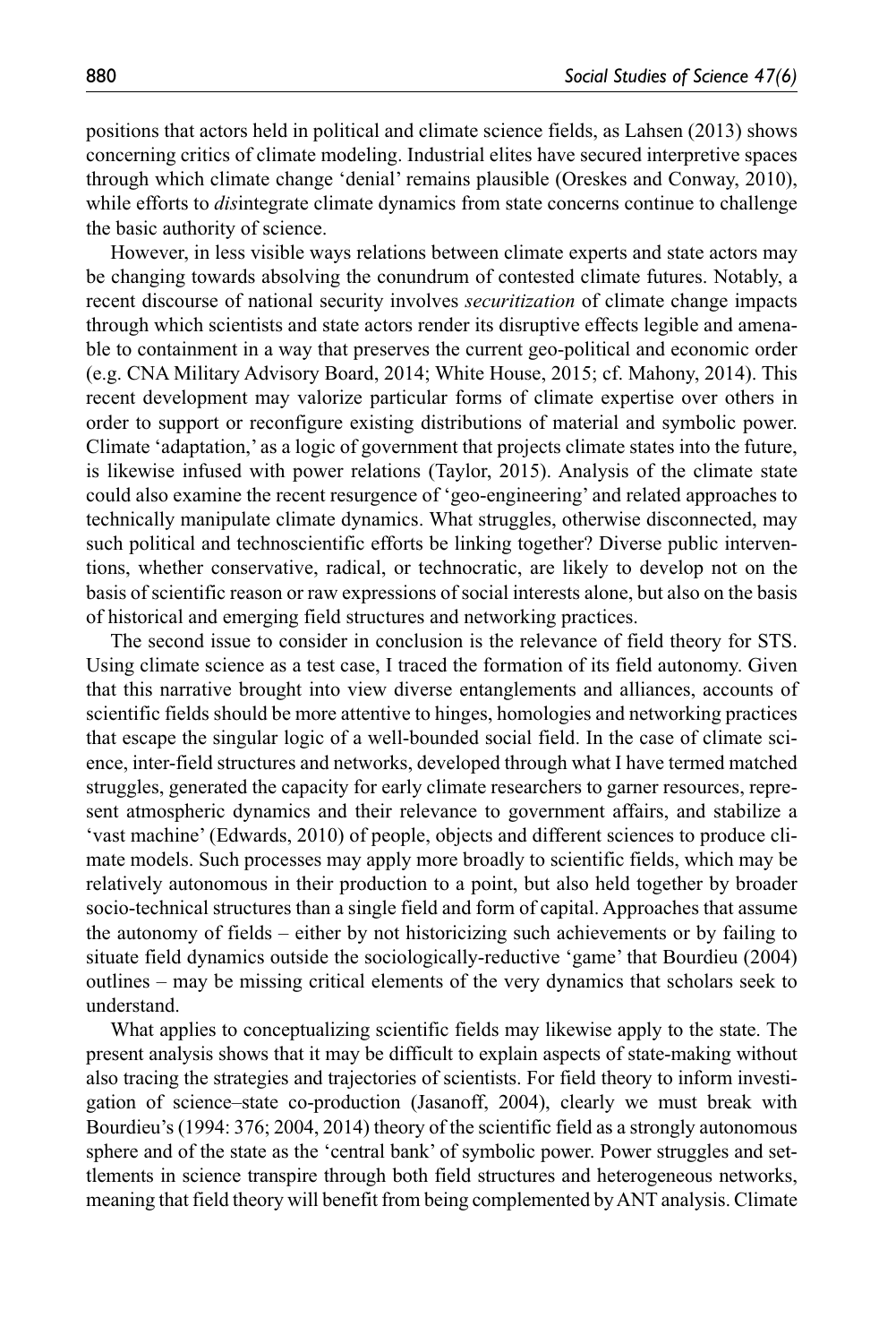science succeeded through the work of those who could create practical *assemblages* of geophysical phenomena and, as spokespeople for those phenomena, enroll state goals and actors into what over time became critical nodes within climate science. The emergence of such assemblages affirms Latour's (1988) view that scientists generate 'new source[s] of power with which to conquer the state' (p. 56) by bringing particular order to actornetworks. Yet ANT must be reconciled with field theory, because actors' practices clearly can construct a novel world of positions and career trajectories and a new source of power-as-capital.

Finally, further research can investigate the present theorization of climate science as a field generated through science–state matched struggles. First, historical comparisons outside the geosciences could be pursued. A comparison to the development of economics, addressed above, can be extended. Like climate science, neoliberal economics arose in a way that altered power distributions within states, and both sciences challenge the degree to which social and natural processes are governable by previously orthodox means – whether technical mastery or Keynesian intervention. Second, given the time period and geographic scope of the present analysis, an important extension would be to analyze climate knowledge as a state–science formation over a much longer historical timeframe and from transnational perspectives.

Today, the problem of anthropogenic climate change draws climate scientists into seemingly ever more vexed relations of power. Alignments and tensions between scientists and state actors will undoubtedly continue to take various forms in dialectical relation with the structure of the climate science field. Even in political contexts marked by movements against climate science, the will to know and govern future climate 'scenarios' is intensifying, and it remains unclear what climate expertise will look like as these projected futures emerge as objects of government. The degree to which the climate science field may give rise to a powerful basis for public interventions concerning climate change remains a profoundly open question. Yet, as analysis of the formation of the field demonstrates, this question is a historically sensitive one that can be addressed through critical engagement with field-theoretical inquiry in STS.

#### **Acknowledgements**

The author thanks Stephanie Mudge, John R. Hall, Patrick Carroll, and Sam Haraway for longstanding support and criticism, three anonymous reviewers for incisive commentary and gracious attention to detail, and Sergio Sismondo for editorial guidance.

#### **Notes**

- 1. This dispute became a mythic tale among Rossby's students. In Byers' (1960) view, 'the Bureau was headed by unimaginative administrators who had no interest in Rossby's scientific brilliance but rather found the young Swede, with his schemes for revitalizing meteorology in the United States, a great nuisance' (p. 252).
- 2. As Cushman (2005) shows, Bergen-trained meteorologists' vision during WWII extended transnationally, where 'Pan-Americanism' linked Bergen meteorologists' goals with US state interests in Latin America.
- 3. On 'modification' research in this period see US Advisory Committee on Weather Control (1957), National Science Foundation (1965), and US Senate (1966).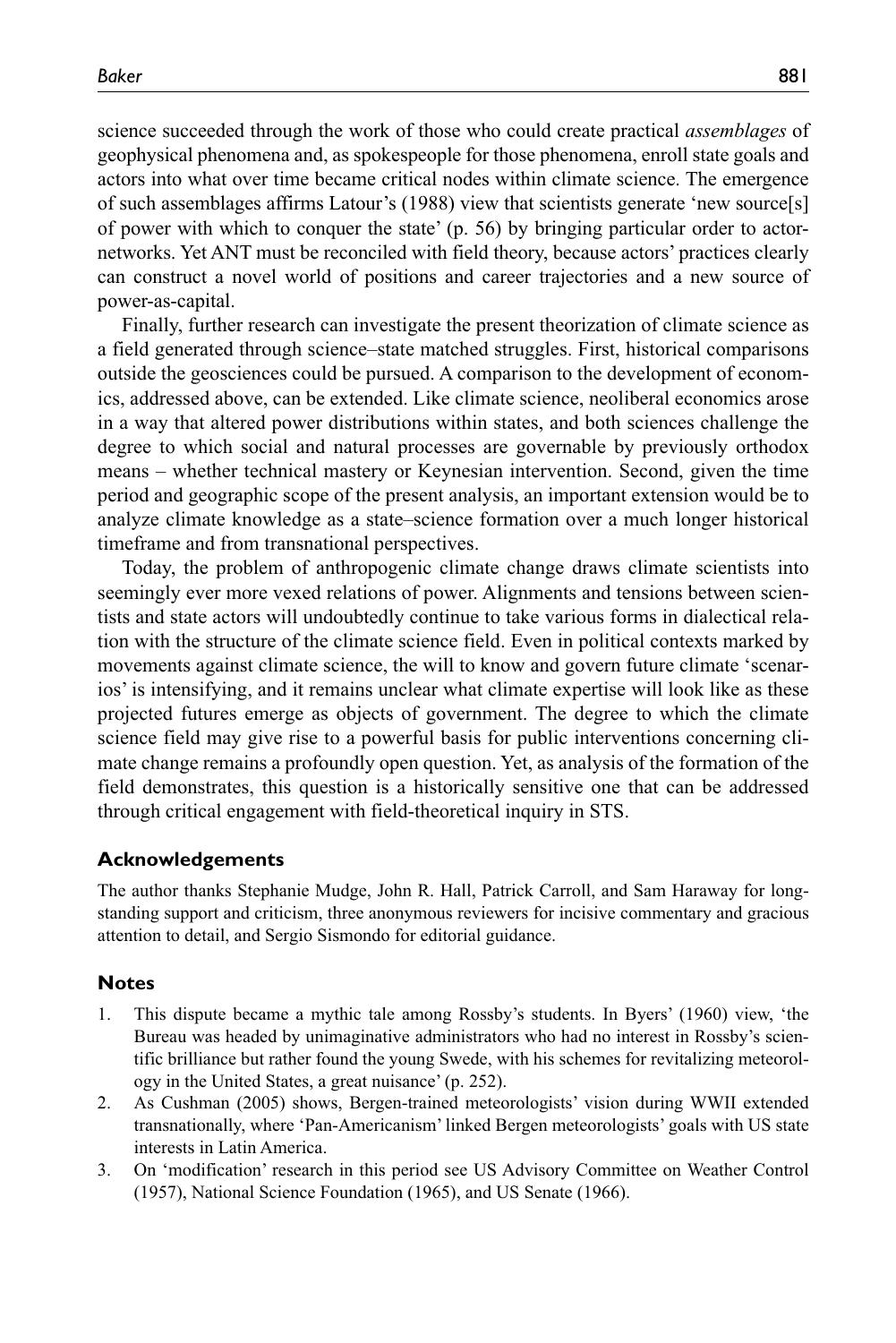- 4. Not until the 'Sputnik crisis' in 1957 did scientists effectively secure NSF expansion. Although located within the Navy, ONR presented a break from centrally controlled military R&D, organizing broad geophysical research (Sapolsky, 1990). Yet as Doel (2003) shows, military-contracted research at this time favored physical environmental sciences, such that geophysics emerged over the biological environmental sciences.
- 5. The applied-basic distinction organized the boundary-work atmospheric scientists performed. Atmospheric research might be mapped onto a general axis of opposition in postwar scientific fields between so-called 'applied' and 'basic' poles.
- 6. I address Charney and Smagorinsky below. Bert Bolin became the first director of the Intergovernmental Panel on Climate Change in 1988.
- 7. For these science policy perspectives, see Waterman (1954), Kaplan (1954), and Berkner (1954). For Commerce and Defense Department perspectives, see Weeks (1954) and Quarles (1954).
- 8. Primary data on NCAR was collected from the UCAR Digital Archives, available at archives. ucar.edu.
- 9. Smagorinsky's career parallels other 'first wave' climate scientists. Smagorinsky enrolled in the Army Air Force meteorology program at NYU during WWII. In 1950, Jule Charney, whom Smagorinsky met at MIT, recruited him to the NWP Project at Princeton. Smagorinsky's modeling work and recognition by von Neumann prepared him for later opportunities through the GFDL.

## **References**

- Abbott A (2005) Linked ecologies: States and universities as environments for professions. *Sociological Theory* 23(3): 245–274.
- Advisory Committee on Weather Services (1953) *Weather is the Nation's Business: Report to the Department of Commerce*. Washington, DC: Government Printing Office.
- Albert M and Kleinman DL (2011) Bringing Pierre Bourdieu to science and technology studies. *Minerva* 49(3): 263–273.
- Allen DR (2001) The genesis of meteorology at the University of Chicago. *Bulletin of the American Meteorological Society* 82(9): 1905–1909.
- Barry RG (2015) The shaping of climate science: Half a century in personal perspective. *History of Geo- and Space Sciences* 6: 87–105.
- Bates CC and Fuller JF (1986) *America's Weather Warriors: 1814–1985*. College Station, TX: Texas A&M University Press.
- Berkner LV (1954) International scientific action: The international geophysical year 1957–58. *Science* 119(3096): 569–575.
- Bolin B (ed.) (1959) *The Atmosphere and the Sea in Motion*. New York: Rockefeller Institute Press.
- Bolin B (1999) Carl-Gustav Rossby: The Stockholm period, 1947–1957. *Tellus* 51A–B(1): 4–12.
- Bolin B (2007) *A History of the Science and Politics of Climate Change: The Role of the Intergovernmental Panel on Climate Change*. New York: Cambridge University Press.
- Bourdieu P (1975) The specificity of the scientific field and the social conditions of the progress of reason. *Social Science Information* 14(6): 19–47.
- Bourdieu P (1991) The peculiar history of scientific reason. *Sociological Forum* 6(1): 3–26.
- Bourdieu P (1994) Rethinking the state: The genesis and structure of the bureaucratic field (trans. LJD Wacquant and S Farage). *Sociological Theory* 12(1): 1–18.
- Bourdieu P (1996a) *Rules of Art: Genesis and Structure of the Literary Field* (trans. S Emanuel). Stanford, CA: Stanford University Press.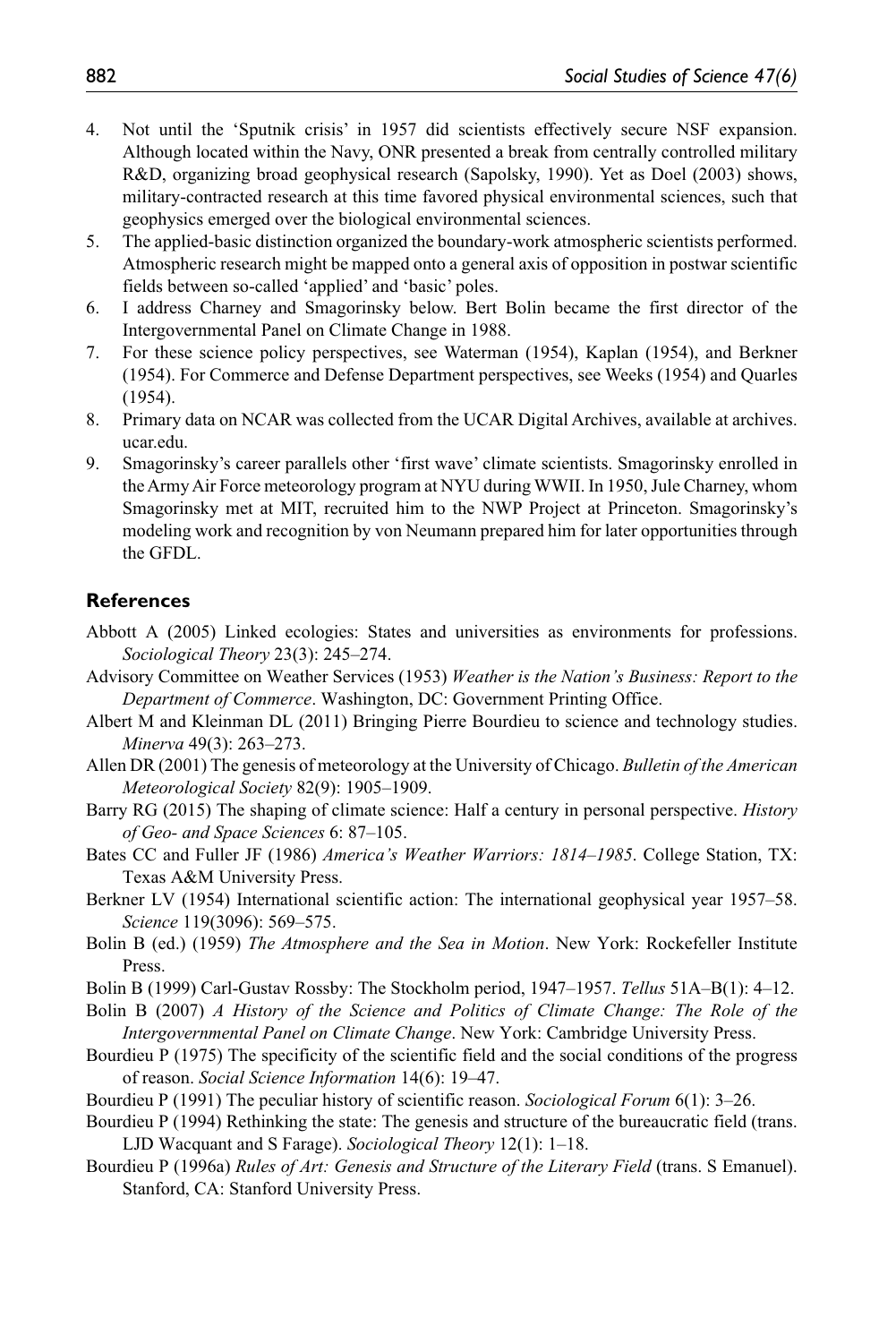- Bourdieu P (1996b) *The State Nobility: Elite Schools in the Field of Power*. Stanford, CA: Stanford University Press.
- Bourdieu P (2004) *Science of Science and Reflexivity* (trans. R Nice). Chicago, IL: University of Chicago Press.
- Bourdieu P (2014) *On the State: Lectures at the College de France, 1989–1992*. Cambridge: Polity Press.
- Bryson RA (1997) The paradigm of climatology. *Bulletin of the American Meteorological Society* 78(3): 449–451.
- Bush V (1945) *Science, the Endless Frontier*. Washington, DC: Government Printing Office.
- Byers HR (1960) *Carl-Gustaf Arvid Rossby, 1898–1957: A Biographical Memoir*. Washington, DC: National Academies Press.
- Byers HR (1970) Recollections of the war years. *Bulletin of the American Meteorological Society* 51(3): 214–217.
- Byers HR, Kaplan J and Minser EJ (1946) The teaching of meteorology in colleges and universities. *Bulletin of the American Meteorological Society* 27(2): 95–98.
- Calvert J (2006) What's special about basic research? *Science, Technology and Human Values* 31(2): 199–220.
- Camic C (2011) Bourdieu's cleft sociology of science. *Minerva* 49(3): 275–293.
- Carroll P (2012) Water and technoscientific state formation. *Social Studies of Science* 42(4): 489– 516.
- Charney JG, Arakawa A, Baker DJ, et al. (1979) *Carbon Dioxide and Climate: A Scientific Assessment*. Washington, DC: National Academy of Sciences.
- Charney JG, Fljortoft R and Von Neumann J (1950) Numerical integration of the barotropic vorticity equation. *Tellus* 2(4): 237–254.
- CNA Military Advisory Board (2014) *National Security and the Accelerating Risks of Climate Change*. Alexandria, VA: CNA Corporation.
- Cox JD (2002) *Storm Watchers: The Turbulent History of Weather Prediction from Franklin's Kite to El Niño*. Hoboken, NJ: Wiley.
- Cushman GC (2005) Bergen south: The Americanization of the meteorology profession in Latin America during World War II. In: Emeis S and Lüdecke C (eds) *From Beaufort to Bjerknes and Beyond*. Munich: Rauner, 197–213.
- Demeritt D (2001) The construction of global warming and the politics of science. *Annals of the Association of American Geographers* 91(2): 307–337.
- Dezalay Y and Garth BG (2002) *The Internationalization of Palace Wars: Lawyers, Economists and the Contest to Transform Latin American States*. Chicago, IL: University of Chicago Press.
- Doel RE (2003) Constituting the postwar earth sciences: The military's influence on the environmental sciences in the USA after 1945. *Social Studies of Science* 33(5): 635–666.
- Doel RE and Harper KC (2006) Prometheus unleashed: Science as a diplomatic weapon in the Lyndon B. Johnson administration. *Osiris* 21: 66–85.
- Dörries M (2011) The politics of atmospheric sciences: 'Nuclear winter' and global climate change. *Osiris* 26: 198–223.
- Edwards PN (2006) Meteorology as infrastructural globalism. *Osiris* 21: 229–250.
- Edwards PN (2010) *A Vast Machine: Computer Models, Climate Data, and the Politics of Global Warming*. Cambridge, MA: MIT Press.
- Eisenhower D (1954) Executive order 10521: Administration of scientific research by agencies of the federal government. Available at: [www.presidency.ucsb.edu/ws/?pid=59228](http://www.presidency.ucsb.edu/ws/?pid=59228) (accessed 12 November 2015).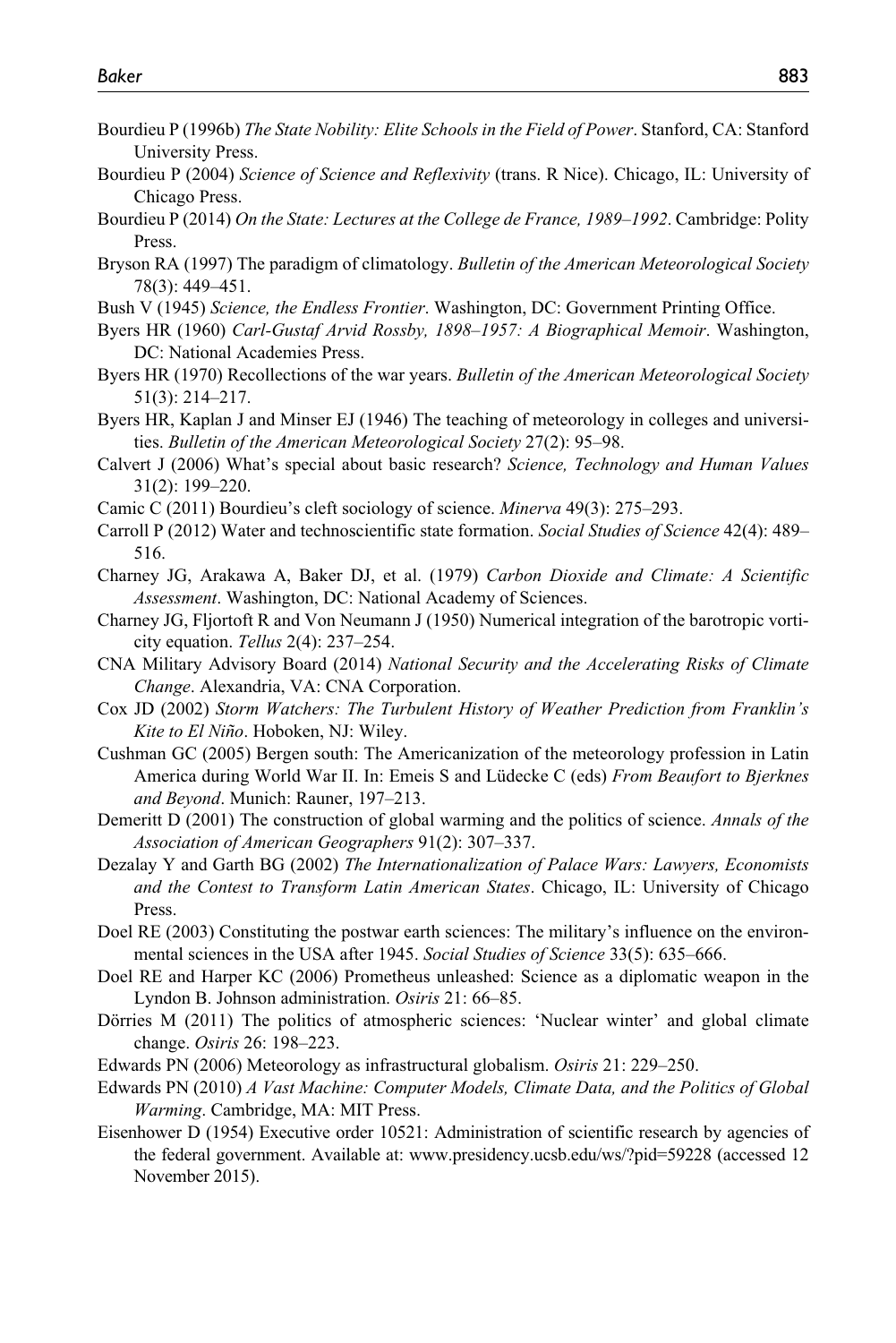- Eyal G (2013) Spaces between fields. In: Gorski PS (ed.) *Bourdieu and Historical Analysis*. Durham: Duke University Press, 158–182.
- Farrell J (2016) Corporate funding and ideological polarization about climate change. *Proceedings of the National Academy of Sciences* 113(1): 92–97.
- Fawcett EB, Hubert WE and Stickles AL II (1956) Organization and operation of the Joint Numerical Weather Prediction Unit. *Weatherwise* 9(3): 75–106.
- Fleming JR (2010) *Fixing the Sky: The Checkered History of Weather and Climate Control*. New York: Columbia University Press.
- Fleming JR (2011) Planetary-scale fieldwork: Harry Wexler on the possibilities of ozone depletion and climate control. In: Vetter J (ed.) *Knowing Global Environments: Historical Perspectives on the Field Sciences*. Piscataway, NJ: Rutgers University Press, 190–211.
- Friedman RM (1989) *Appropriating the Weather: Vilhelm Bjerknes and the Construction of a Modern Meteorology*. Ithaca, NY: Cornell University Press.
- Fujimura JH (1992) Crafting science: Standardized packages, boundary objects, and 'translation'. In: Pickering A (ed.) *Science as Practice and Culture*. Chicago, IL: University of Chicago Press, 168–211.
- Gieryn TF (1983) Boundary-work and the demarcation of science from non-science: Strains and interests in professional ideologies of scientists. *American Sociological Review* 48(6): 781–795.
- Hacker BC (2000) Military patronage and the geophysical sciences in the United States: An introduction. *Historical Studies in the Physical and Biological Sciences* 30(2): 309–313.
- Haigh T, Priestley M and Rope C (2016) *ENIAC in Action: Making and Remaking the Modern Computer*. Cambridge, MA: MIT Press.
- Hamblin JD (2005) *Oceanographers and the Cold War: Disciplines of Marine Science*. Seattle, WA: University of Washington Press.
- Harper KC (2003) Research from the boundary layer: Civilian leadership, military funding and the development of numerical weather prediction (1946–55). *Social Studies of Science* 33(5): 667–696.
- Harper KC (2008) *Weather by the Numbers: The Genesis of Modern Meteorology*. Cambridge, MA: MIT Press.
- Harper KC (2017) *Make It Rain: State Control of the Atmosphere in Twentieth Century America*. Chicago, IL: University of Chicago Press.
- Hart DM and Victor DG (1993) Scientific elites and the making of US policy for climate change research, 1957–74. *Social Studies of Science* 23(4): 643–680.
- Henderson G (2014) The dilemma of reticence: Helmut Landsberg, Stephen Schneider, and public communication of climate risk, 1971–1976. *History of Meteorology* 6: 53–78.
- Hess DJ (2006) Antiangiogenesis research and the dynamics of scientific fields: Historical and institutional perspectives in the sociology of science. In: Frickel S and Moore K (eds) *The New Political Sociology of Science: Institutions, Networks, and Power*. Madison, WI: University of Wisconsin Press, 122–147.
- Hess DJ (2011) Bourdieu and science and technology studies: Toward a reflexive sociology. *Minerva* 49(3): 333–348.
- Hong W (2008) Domination in a scientific field: Capital struggle in a Chinese isotope lab. *Social Studies of Science* 38(4): 543–570.
- Jasanoff S (ed.) (2004) *States of Knowledge: The Co-production of Science and Social Order*. New York: Routledge.
- Kaplan J (1954) The scientific program of the International Geophysical Year. *Proceedings of the National Academy of Sciences* 40(10): 926–931.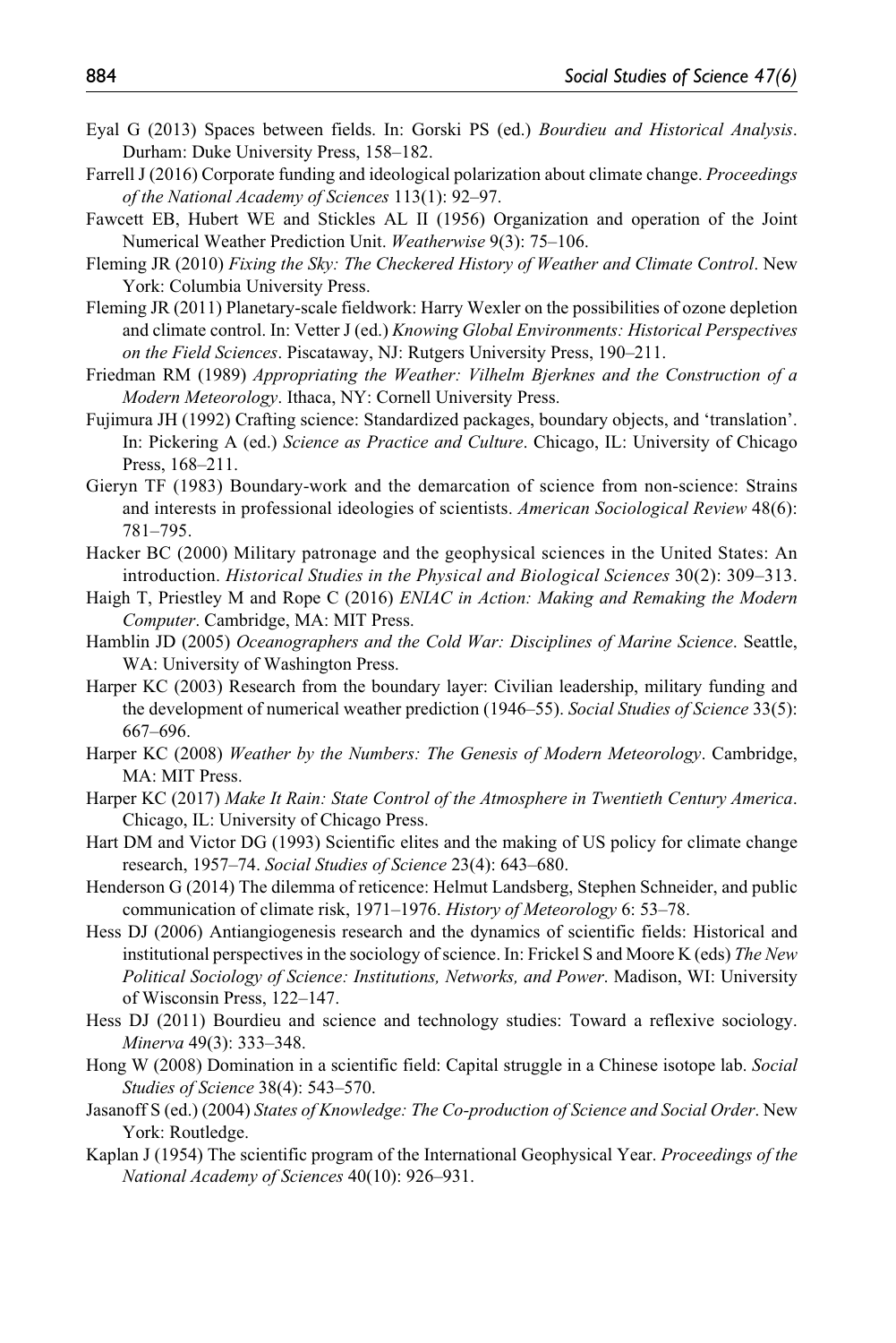- Keeling CD (1960) The concentration and isotopic abundances of carbon dioxide in the atmosphere. *Tellus* 12(2): 200–203.
- Koelsch W (1996) From geo- to physical science: Meteorology and the American university, 1919–1945. In: Fleming JR (ed.) *Historical Essays on Meteorology: 1919–1995*. Boston, MA: American Meteorological Society, 511–540.
- Lahsen M (2013) Anatomy of dissent: A cultural analysis of climate skepticism. *American Behavioral Scientist* 57(6): 732–753.
- Lamb P (2002) The climate revolution: A perspective. *Climatic Change* 54(1): 1–9.
- Landsberg H (1941) *Physical Climatology*. DuBois, PA: Gray Printing.
- Latour B (1988) *The Pasteurization of France* (trans. A Sheridan and J Law). Cambridge: Harvard University Press.
- Law J (1992) Notes on the theory of the actor-network: Ordering strategy and heterogeneity. *Systems Practice* 5(4): 379–393.
- Le Treut H, Somerville R, Cubasch U, et al. (2007) Historical overview of climate change. In: Solomon S, Qin D, Manning M, et al. (eds) *Climate Change 2007: The Physical Science Basis. Contribution of Working Group I to the 4th Assessment Report of the Intergovernmental Panel on Climate Change*. Cambridge: Cambridge University Press, 93–127.
- Leighly J (1954) Climatology. In: James PE and Jones CF (eds) *American Geography: Inventory and Prospect*. Syracuse, NY: Syracuse University Press, 334–361.
- Leslie SW (1993) *The Cold War and American Science: The Military-Industrial-Academic Complex at MIT and Stanford*. New York: Columbia University Press.
- Lewis JM (2008) Smagorinsky's GFDL: Building the team. *Bulletin of the American Meteorological Society* 89(9): 1339–1353.
- Lindzen RS, Lorenz EN and Platzman GW (eds) (1990) *The Atmosphere A Challenge: The Science of Jule Gregory Charney*. Boston, MA: The American Meteorological Society.
- Livingstone DN (2012) Reflections on the cultural spaces of climate. *Climatic Change* 113(1): 91–93.
- Loveman M (2005) The modern state and the primitive accumulation of symbolic power. *American Journal of Sociology* 110(6): 1651–1683.
- McGuire W (2016) Cross-field effects of science policy on the biosciences: Using Bourdieu's relational methodology to understand change. *Minerva* 54(3): 325–351.
- Mahony M (2014) The predictive state: Science, territory and the future of the Indian climate. *Social Studies of Science* 44(1): 109–133.
- Malone TF, Goldberg ED and Munk WH (1998) *Roger Randall Dougan Revelle, 1901–1991: A Biographical Memoir*. Washington, DC: National Academies Press.
- Manabe S and Bryan K (1969) Climate calculations with a combined ocean-atmosphere model. *Journal of Atmospheric Sciences* 26(4): 786–789.
- Mazuzan GT (1988) Up, up, and away: The reinvigoration of meteorology in the United States, 1958 to 1962. *Bulletin of the American Meteorological Society* 69(10): 1152–1163.
- Medvetz T (2012) *Think Tanks in America*. Chicago, IL: The University of Chicago Press.
- Mialet H (2003) The 'righteous wrath' of Pierre Bourdieu. *Social Studies of Science* 33(4): 613–621.
- Miller CA (2004) Climate science and the making of a global political order. In: Jasanoff S (ed.) *States of Knowledge: The Co-production of Science and Social Order*. New York: Routledge, 46–66.
- Mirowski P (1989) *More Heat than Light: Economics as Social Physics, Physics as Nature's Economics*. New York: Cambridge University Press.
- Mitchell T (1998) Fixing the economy. *Cultural Studies* 12(1): 82–101.
- Morgan J and Morgan N (1996) *Roger: A Biography of Roger Revelle*. La Jolla, CA: Scripps Institution of Oceanography.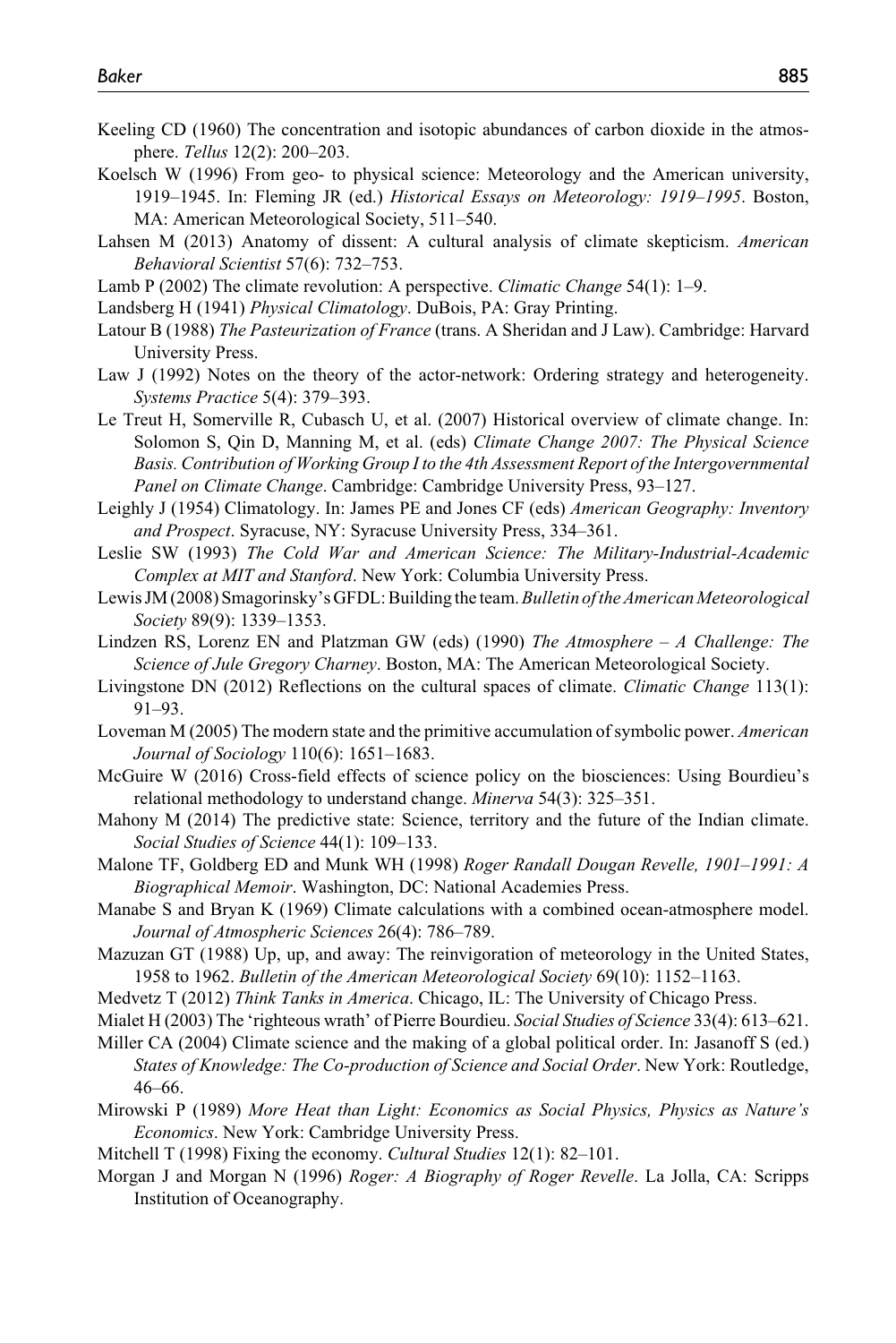- Mudge SL and Vauchez A (2012) Building Europe on a weak field: Law, economics, and scholarly avatars in transnational politics. *American Journal of Sociology* 118(2): 449–492.
- Mukerji C (1989) *A Fragile Power: Scientists and the State*. Princeton, NJ: Princeton University Press.
- Mukerji C (2009) *Impossible Engineering: Technology and Territoriality on the Canal du Midi*. Princeton, NJ: Princeton University Press.
- Namias J (1983) The history of polar front and air mass concepts in the United States An eyewitness account. *Bulletin of the American Meteorological Society* 64(7): 734–755.
- Namias J (1991) *Francis W. Reichelderfer, 1895–1983: A Biographical Memoir*. Washington, DC: National Academies Press.
- National Academy of Sciences (NAS) (1958) *Research and Education in Meteorology*. Washington, DC: National Academies Press.
- National Science Foundation (1965) *Weather and Climate Modification: Report of the Special Commission on Weather Modification*. Washington, DC: National Science Foundation.
- Nebeker F (1995) *Calculating the Weather: Meteorology in the 20th Century*. San Diego, CA: Academic Press.
- Needell AA (2000) *Science, Cold War, and the American State: Lloyd V. Berkner and the Balance of Professional Ideals*. Newark, NJ: Harwood Academic Publishers.
- Nuccitelli D (2015) *Climatology versus Pseudoscience: Exposing the Failed Predictions of Global Warming Skeptics*. Santa Barbara, CA: Praeger.
- Oreskes N and Conway EM (2010) *Merchants of Doubt: How a Handful of Scientists Obscured the Truth on Issues from Tobacco Smoke to Global Warming*. New York: Bloomsbury Press.
- Panofsky A (2011) Field analysis and interdisciplinary science: Scientific capital exchange in behavior genetics. *Minerva* 49: 295–316.
- Phillips N (1956) The general circulation of the atmosphere: A numerical experiment. *Quarterly Journal of the Royal Meteorological Society* 82: 123–164.
- Phillips N (1995) *Jule Gregory Charney 1917–1981: A Biographical Memoir*. Washington, DC: National Academy of Sciences.
- Phillips N (1998) Carl-Gustaf Rossby: His times, personality, and actions. *Bulletin of the American Meteorological Society* 79(6): 1097–2012.
- Quarles DA (1954) Letter to Joseph Dodge. Available at: [https://www.eisenhower.archives.gov/](https://www.eisenhower.archives.gov/research/online_documents/igy/1954_3_19.pdf) [research/online\\_documents/igy/1954\\_3\\_19.pdf](https://www.eisenhower.archives.gov/research/online_documents/igy/1954_3_19.pdf) (accessed 5 November 2015).
- Rainger R (2000) Science at the crossroads: The Navy, Bikini Atoll, and American oceanography in the 1940s. *Historical Studies in the Physical and Biological Sciences* 30(2): 349–371.
- Rainger R (2001) Constructing a landscape for postwar science: Roger Revelle, the Scripps Institution of Oceanography and the University of California, San Diego. *Minerva* 39(3): 327–352.
- Revelle R (1958) Sun, sea, and air: IGY studies of the heat and water budget of the earth. *Geophysical Monographs Series* 2: 147–153.
- Revelle R (1975) 25th reunion of people who participated in Midpac and Capricorn expeditions by Scripps Institution of Oceanography. Available at: libraries.ucsd.edu/speccoll/ siooralhistories/2011-49-revelle.pdf (accessed 10 June 2016).
- Revelle R and Suess HE (1957) Carbon dioxide exchange between atmospheric and ocean and the question of an increase of atmospheric CO2 during the past decades. *Tellus* 9(1): 18–27.
- Revelle R, Broecker W, Keeling CD and Smagorinsky J (1965) Atmospheric carbon dioxide. In: Tukey J (ed.) *Restoring the Quality of Our Environment: Report of the President's Science Advisory Council*. Washington, DC: Government Printing Office, 111–133.
- Rossby CG (1934) Comments on meteorological research. *Journal of Aeronautical Science* 1: 32–34.